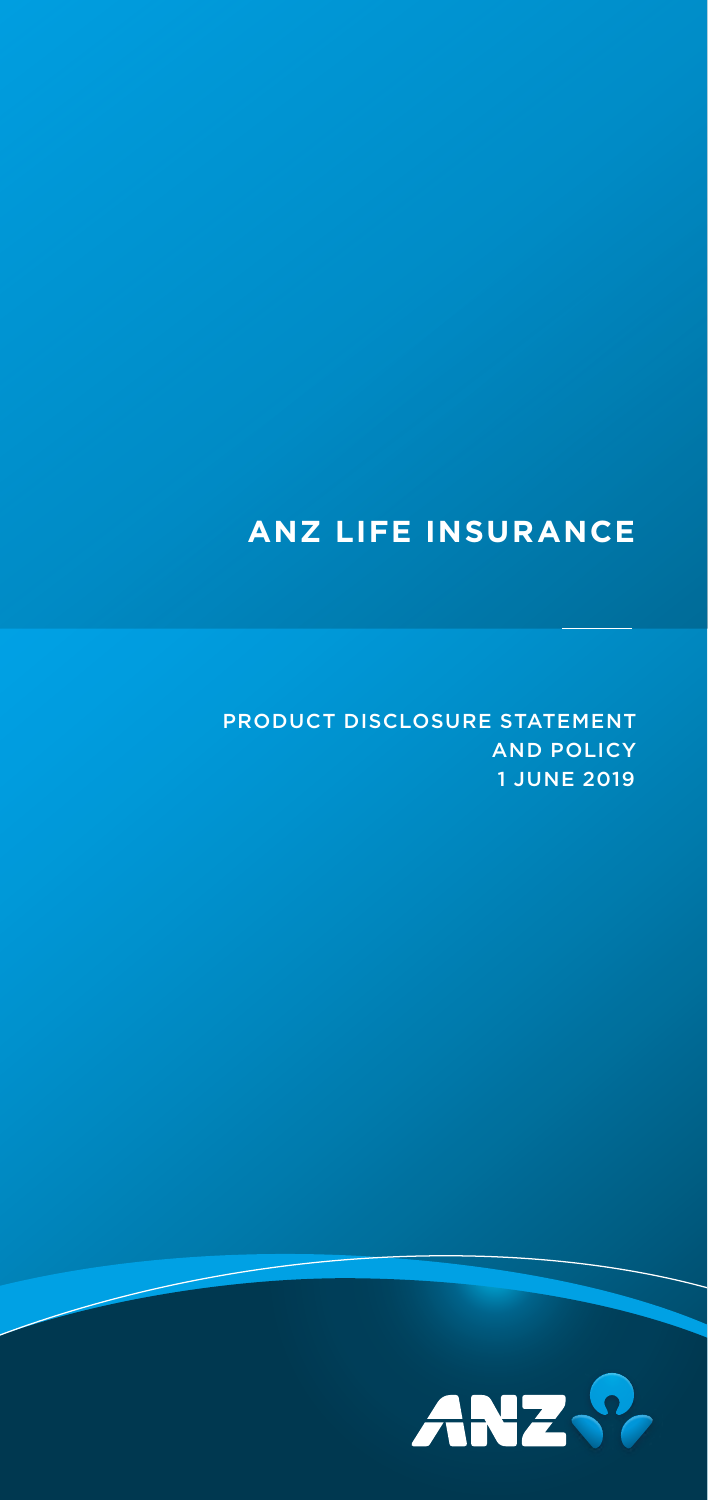## **CONTENTS**

| Who we are                                                                  | 4  |
|-----------------------------------------------------------------------------|----|
| ANZ distributes ANZ Life Insurance                                          | 4  |
| We have adopted the Life Insurance Code of Practice                         | 5  |
| About this PDS and insurance policy                                         | 6  |
| Documents that make up your policy                                          | 6  |
| You need to make sure this is the right insurance for you                   | 6  |
| You need to be aware of insurance risks                                     | 7  |
| When your policy starts and ends                                            | 7  |
| Area your policy covers                                                     | 7  |
| Which laws govern your policy                                               | 7  |
| What you need to know about this insurance cover                            | 8  |
| ANZ Life Insurance offers you two types of cover                            | 8  |
| Policy ownership                                                            | 8  |
| You need to meet certain criteria to apply<br>for this insurance            | 9  |
| How much cover you can apply for                                            | 10 |
| You can decrease your cover                                                 | 11 |
| You can increase your cover                                                 | 11 |
| We may ask you some health, occupation and<br>lifestyle questions           | 13 |
| This policy does not have a savings, investment,<br>cash or surrender value | 14 |
| You have the right to cancel this policy                                    | 14 |
| You can only be covered by one ANZ Life Insurance<br>policy at a time       | 14 |
| What you can claim under this insurance                                     | 15 |
| Life Cover                                                                  | 15 |
| Advance Assistance Benefit                                                  | 16 |
| Critical Illness Cover (optional)                                           | 16 |
| You can nominate who we pay benefits to in the<br>event of your death       | 19 |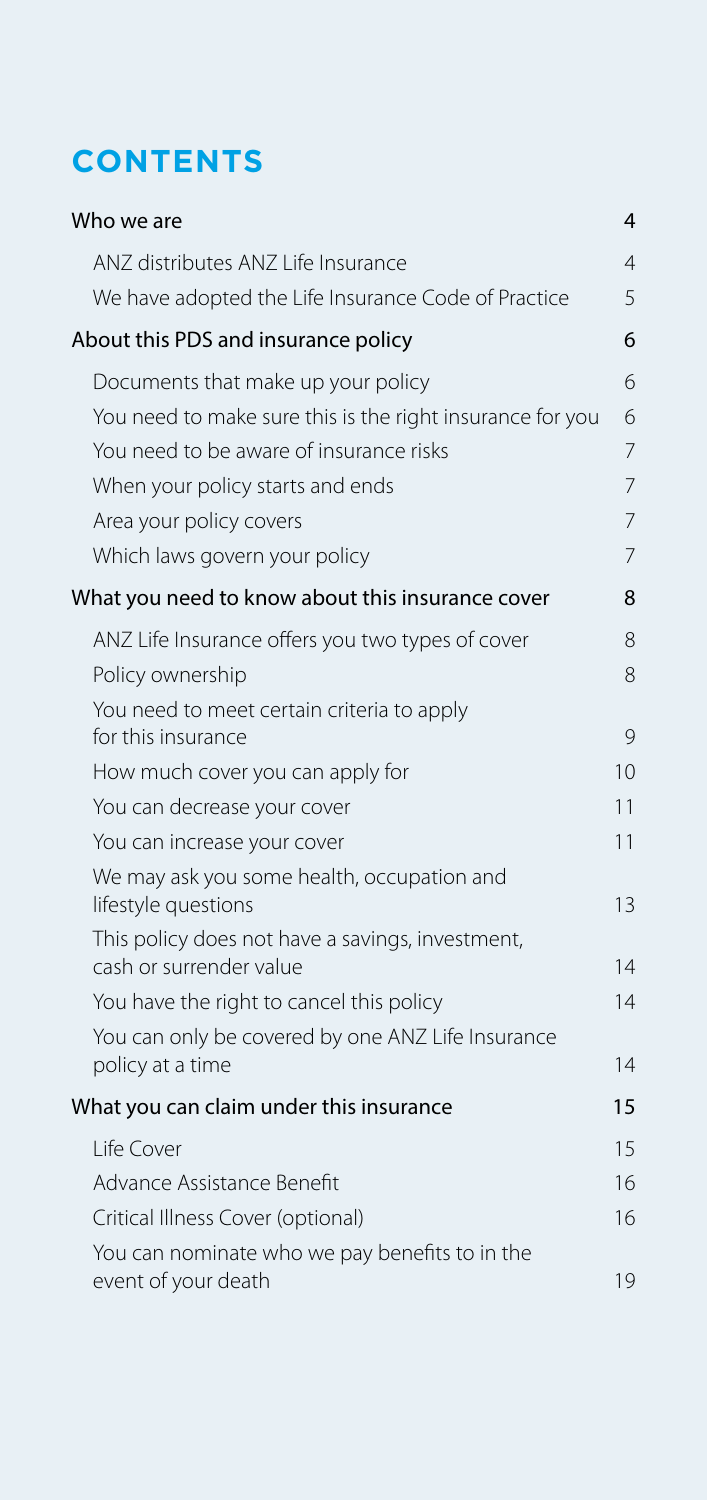| When you're not covered under this Policy                     | 20 |
|---------------------------------------------------------------|----|
| You're not covered under certain circumstances                | 20 |
| Premium Pause - If you need to take a break from              |    |
| payments and cover                                            | 21 |
| Making a claim                                                | 22 |
| How to make a claim                                           | 22 |
| About your premiums                                           | 23 |
| How we calculate your premiums                                | 23 |
| You can choose between two types of premiums                  | 24 |
| How you can pay your premiums                                 | 25 |
| Direct Debit Servicing Agreement                              | 25 |
| What we do with your premiums                                 | 27 |
| Why it's important to keep up to date with                    |    |
| your premiums                                                 | 27 |
| We can increase your premiums with 30 days' notice            | 27 |
| Reinstatement of your policy                                  | 28 |
| You may be eligible for a discount or other benefits          | 28 |
| How tax relates to your benefits<br>and premium payments      | 29 |
| We may not pay if laws or regulations could                   |    |
| be breached                                                   | 29 |
| How you can contact us for more information                   | 30 |
| How you can find out about any changes to this PDS            | 30 |
| How you can contact us                                        | 30 |
| How you can make a complaint                                  | 31 |
| What you must tell us and what we do with<br>your information | 32 |
| What you must tell us                                         | 32 |
| What we do with your personal information -                   |    |
| Privacy Statement                                             | 33 |
| Glossary of important terms                                   | 35 |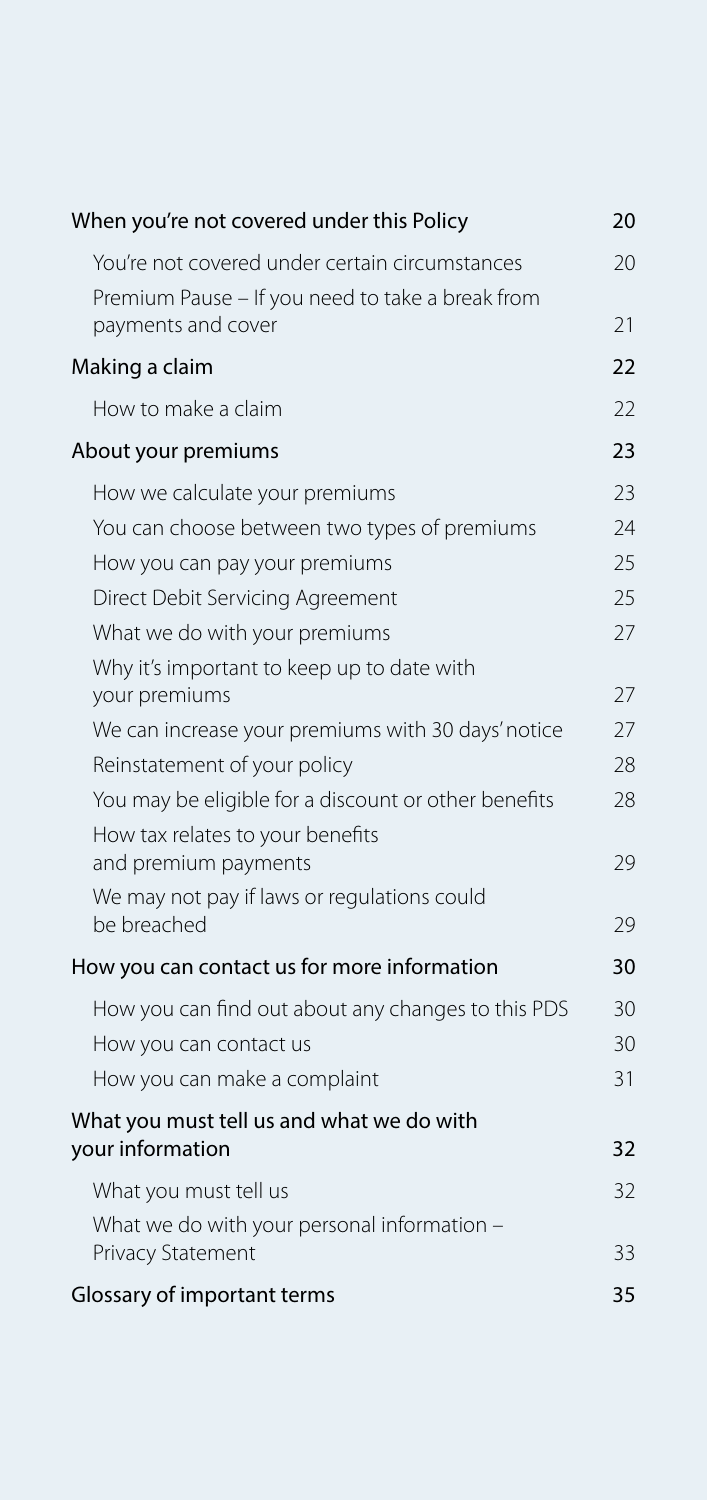## <span id="page-3-0"></span>**WHO WE ARE**

We are OnePath Life Limited (OnePath Life) (ABN 33 009 657 176, AFSL 238341). We issue ANZ Life Insurance and this Product Disclosure Statement and Policy (PDS).

References to 'OnePath', 'we', 'our' and 'us' in this policy refer to OnePath Life, except where otherwise stated.

References to 'you' and 'your' refer to the policy owner, who is the person whose life is insured, as named in the Policy Schedule.

#### ANZ DISTRIBUTES ANZ LIFE INSURANCE

ANZ Life Insurance is distributed by Australia and New Zealand Banking Group Limited (ABN 11 005 357 522, AFSL 234527) (ANZ).

Your insurance is not a deposit or other liability of ANZ or its related group of companies. None of them stands behind or guarantees us or this product.

ANZ may receive payments in relation to your policy. These are not a separate charge to you.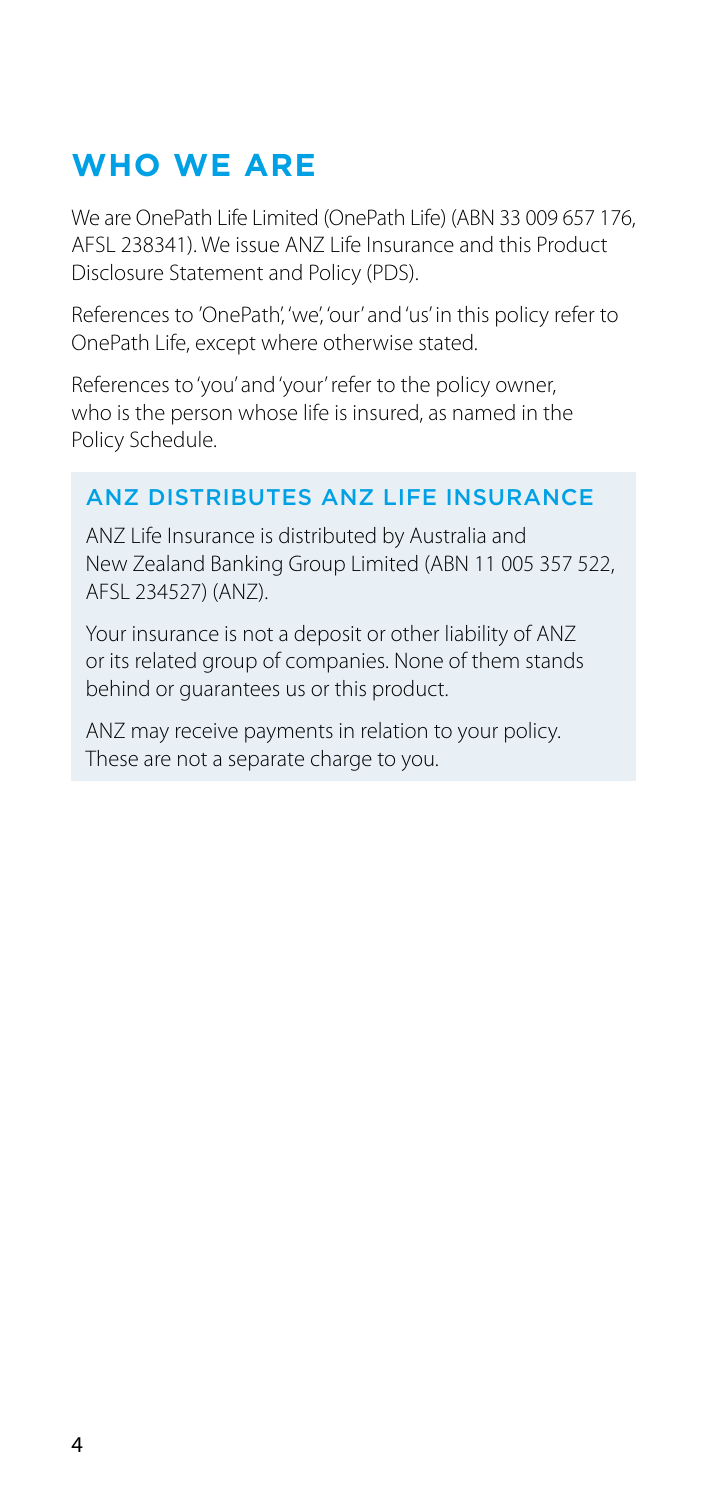#### <span id="page-4-0"></span>WE HAVE ADOPTED THE LIFE INSURANCE CODE OF PRACTICE

The Code sets out the life insurance industry's key commitments and obligations to customers on standards of practice, disclosure and principles of conduct. This includes a commitment to being open, fair and honest. The Code also sets out timeframes for insurers to respond to claims, complaints and requests for information.

In addition, the Code contains minimum standard medical definitions for certain conditions. This means that where your Critical Illness Cover includes one of the conditions defined under the Code and you make a claim, we will assess your claim against the better of the following definitions:

- a) the applicable definition in our PDS for the covered condition
- b)if different from a) above, the corresponding minimum standard medical definition in the Code that is current at the time of the insured event.

The minimum standard medical definitions provided under the Code only apply to Critical Illness Cover where we issued your policy on or after 1 July 2017.

The minimum standard medical definitions provided under the Code can be found at [onepath.com.au/important-information](http://onepath.com.au/important-information) ('ANZ Life Insurance dated 1 June 2019' under 'Product Disclosure Statement').

You can find a copy of the Code at the Financial Services Council website [fsc.org.au](http://fsc.org.au)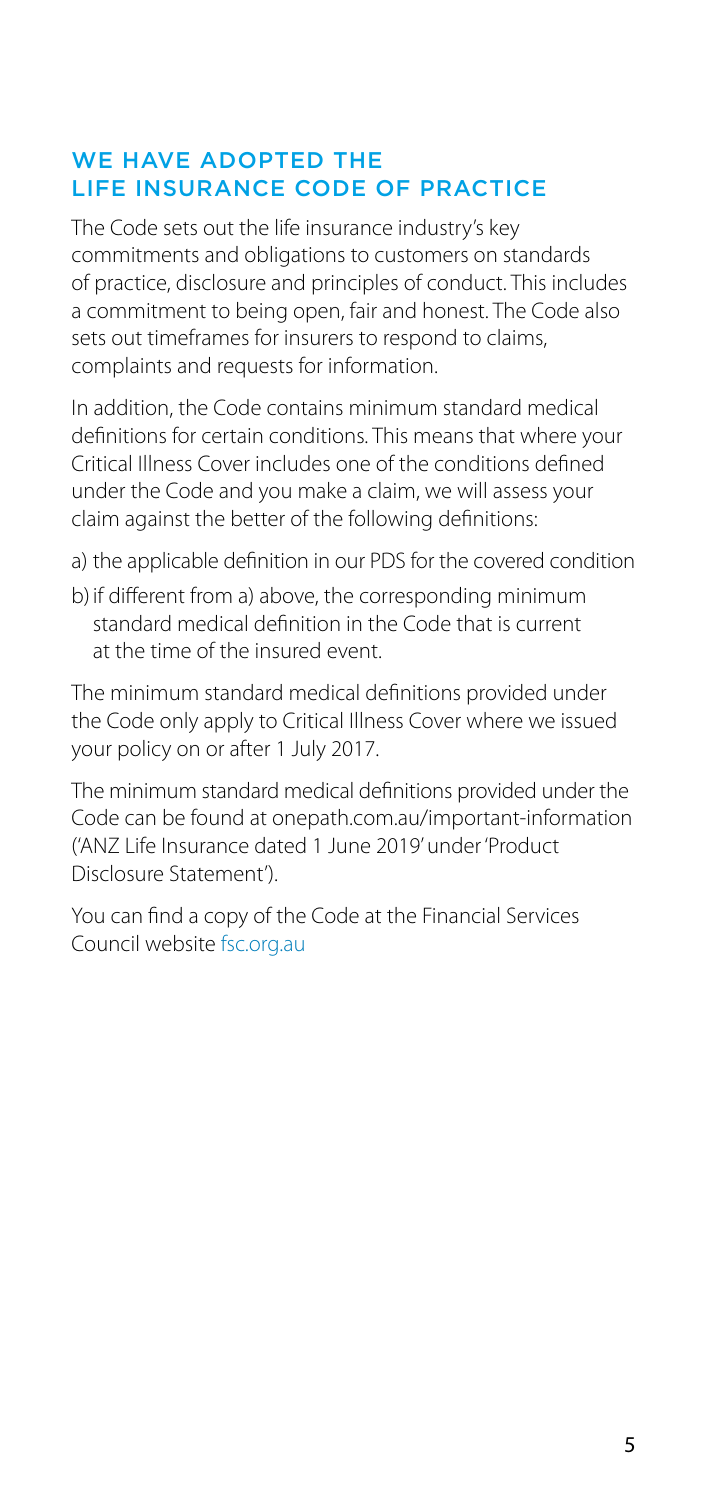#### <span id="page-5-0"></span>**ABOUT THIS PDS AND**   $\Box$ **INSURANCE POLICY**

This PDS sets out the key things you need to know about this product, including the insurance cover, how much you're covered for, what you can claim, how to make a claim, risks and costs.

Please read this document carefully. You need to make sure that this is the right insurance for you, and that you understand your rights and responsibilities.

Please see the 'Glossary of important terms' section for definitions of the key terms in this document.

#### DOCUMENTS THAT MAKE UP YOUR POLICY

Your ANZ Life Insurance policy is made up of all the following documents:

- this PDS
- any Supplementary Product Disclosure Statement (SPDS) we give you later
- your Policy Schedule, and
- any endorsements or other notices we give to you in writing.

## YOU NEED TO MAKE SURE THIS IS THE RIGHT INSURANCE FOR YOU

It's your responsibility to decide whether this insurance is right for you. Things you need to consider are:

- Is this type of insurance suitable for your needs?
- Does the amount of insurance you select cover your needs?

The information in this PDS is general and doesn't take into account your personal objectives, financial situation or needs. You should consider whether this information is appropriate for you with regards to your personal objectives, financial situation and needs. Read this PDS carefully before applying for ANZ Life Insurance to decide whether this product is right for you.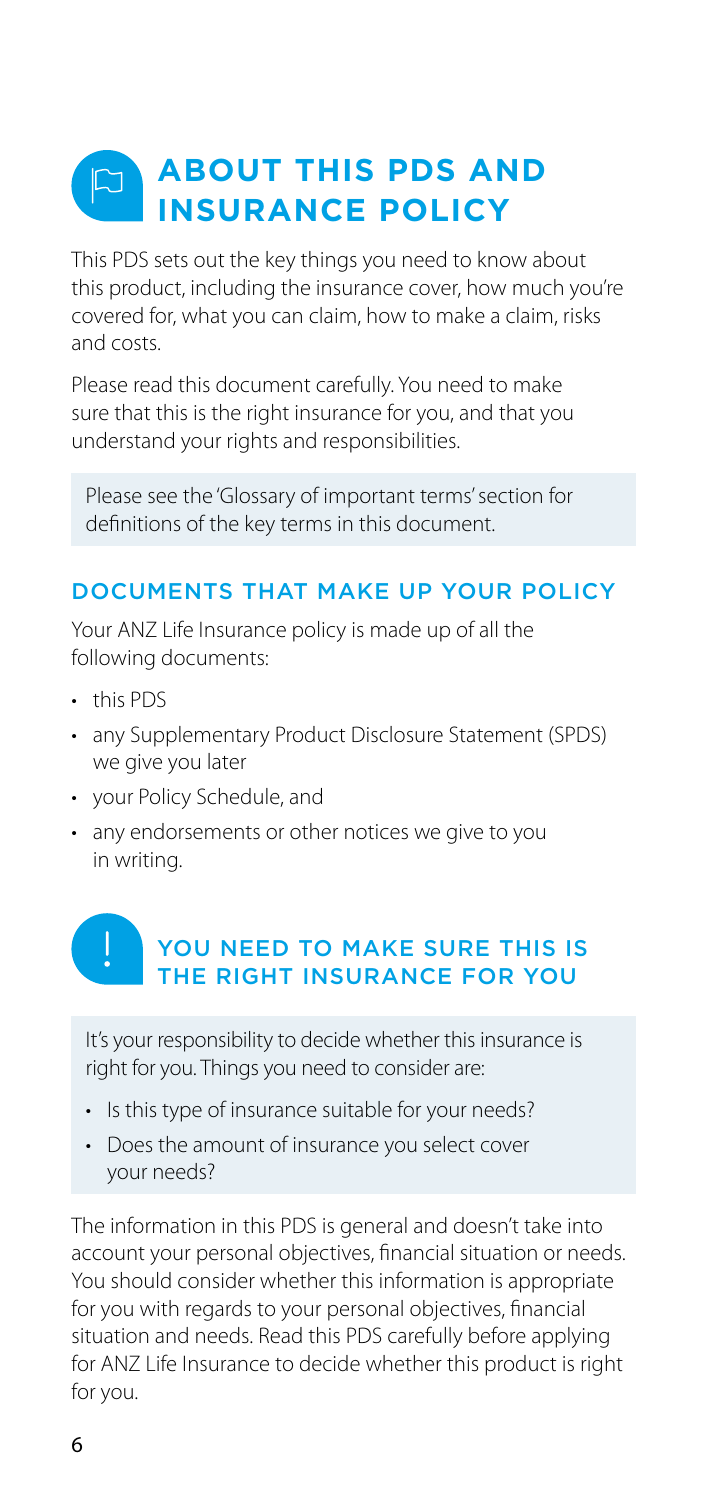## <span id="page-6-0"></span>YOU NEED TO BE AWARE OF INSURANCE RISKS

The insurance risks you should be aware of include:

- The type or amount of insurance cover you select may not provide the appropriate cover, or be sufficient for your needs.
- We may not assess any claim that arises from an event that occurs before the policy start date or after we cancel the policy in accordance with our legal rights.

#### WHEN YOUR POLICY STARTS AND ENDS

Your policy begins on the policy start date listed in your Policy Schedule.

Your policy ends as soon as one of the following things happens:

- you cancel your policy
- we cancel or avoid your policy in accordance with the policy terms or our legal rights
- we cancel your policy where we do not receive your premiums when due
- the policy anniversary after you turn 99
- we pay the benefit for your Life Cover
- you die.

## AREA YOUR POLICY COVERS

You are covered anywhere in the world, 24 hours a day, every day of the year, subject to the terms and conditions of this policy.

#### WHICH LAWS GOVERN YOUR POLICY

Your policy is governed by the laws that apply within the State of New South Wales.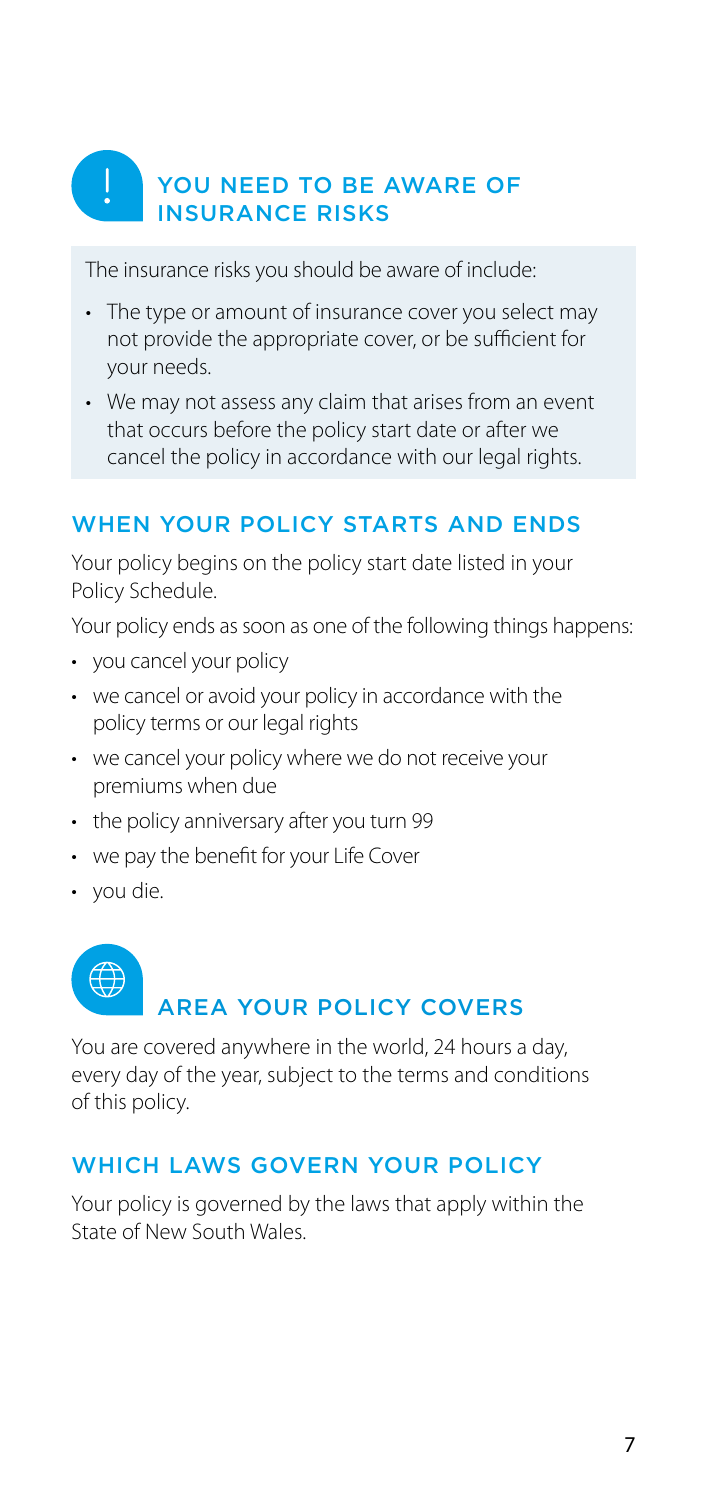## <span id="page-7-0"></span>**WHAT YOU NEED TO KNOW ABOUT THIS INSURANCE COVER**



#### ANZ LIFE INSURANCE OFFERS YOU TWO TYPES OF COVER

- Life Cover This cover provides a lump-sum payment in the event of your death or if you are diagnosed as terminally ill.
- Critical Illness Cover (optional) This cover, if selected, provides a lump sum payment if you suffer one of the listed illnesses or injuries covered under this policy.

You may have Life Cover only, or both Life Cover and optional Critical Illness Cover.

#### POLICY OWNERSHIP

References to 'you' and 'your' refer to the policy owner, who is the person whose life is insured, as named in the Policy Schedule.

The policy owner is the only person who may extend, vary, cancel or otherwise exercise any rights under the policy.

This policy cannot be owned by an individual or entity other than you (for example, the trustee of a superannuation fund).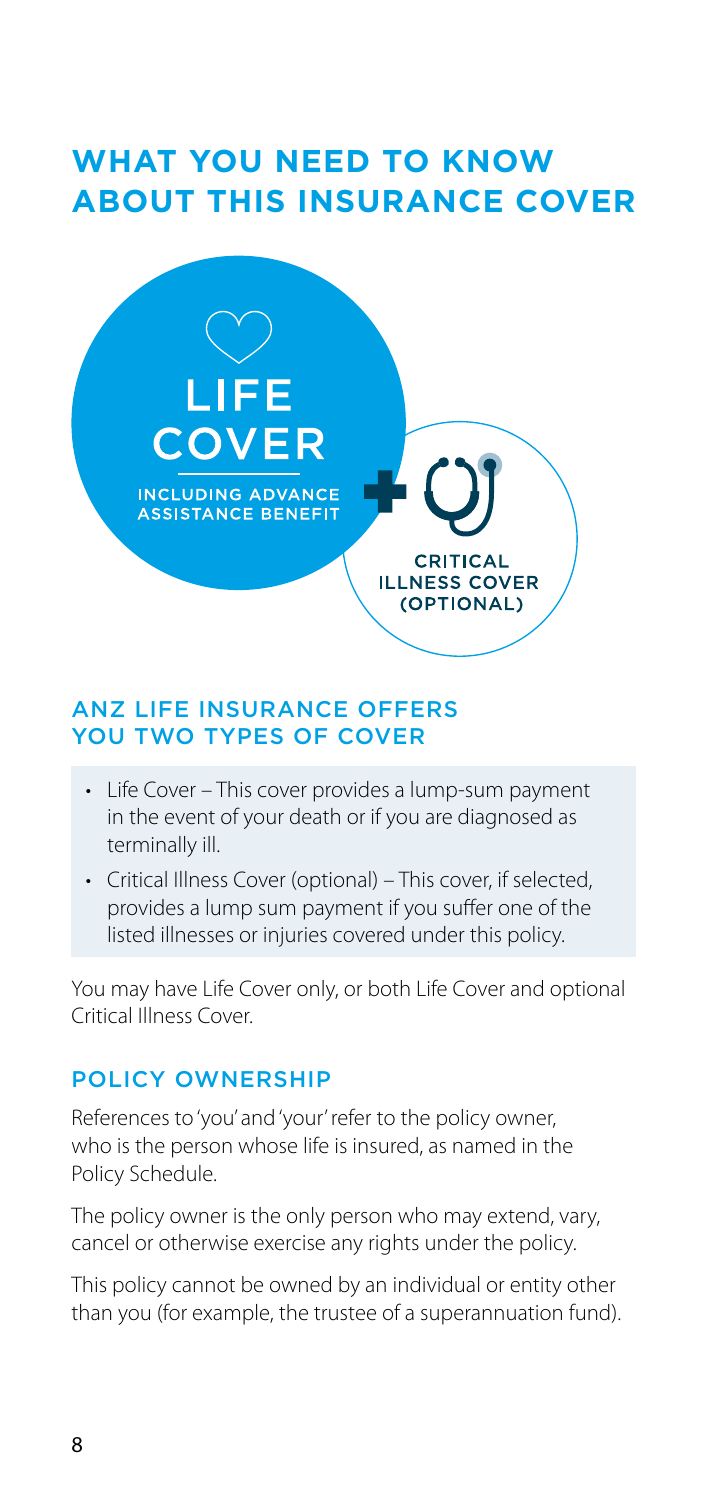#### <span id="page-8-0"></span>YOU NEED TO MEET  $\alpha$ CERTAIN CRITERIA TO APPLY FOR THIS INSURANCE

You must meet all of the following criteria to be eligible to apply for cover. If you purchase this policy but don't meet all of the criteria, we will avoid your policy and refund any premiums you've paid for this policy in accordance with the policy terms or our legal rights.

Entry age: You must be aged between 18 and 59 years old (inclusive).

Residency: You must currently be living in and receiving this PDS in Australia, and be either:

- an Australian or New Zealand citizen, or
- an Australian permanent resident.

**Existing cover:** At the time you apply for this policy, you do not have cover in place either:

- under an existing ANZ Life Insurance policy, or
- with OnePath Life that exceeds \$2 million of Life cover.

To be eligible to apply for the optional Critical Illness Cover, at the time of applying you must also:

- not exceed \$1 million of critical illness or trauma cover with OnePath Life, and
- if you have an ANZ Recover Well policy issued by us that commenced on or after 21 May 2016, you must not exceed the combined Critical Illness Cover amounts for your age as shown in the 'How much cover you can apply for' section of this PDS.

See the 'How much cover you can apply for' section of this PDS for more information on the maximum amount of cover you may apply for.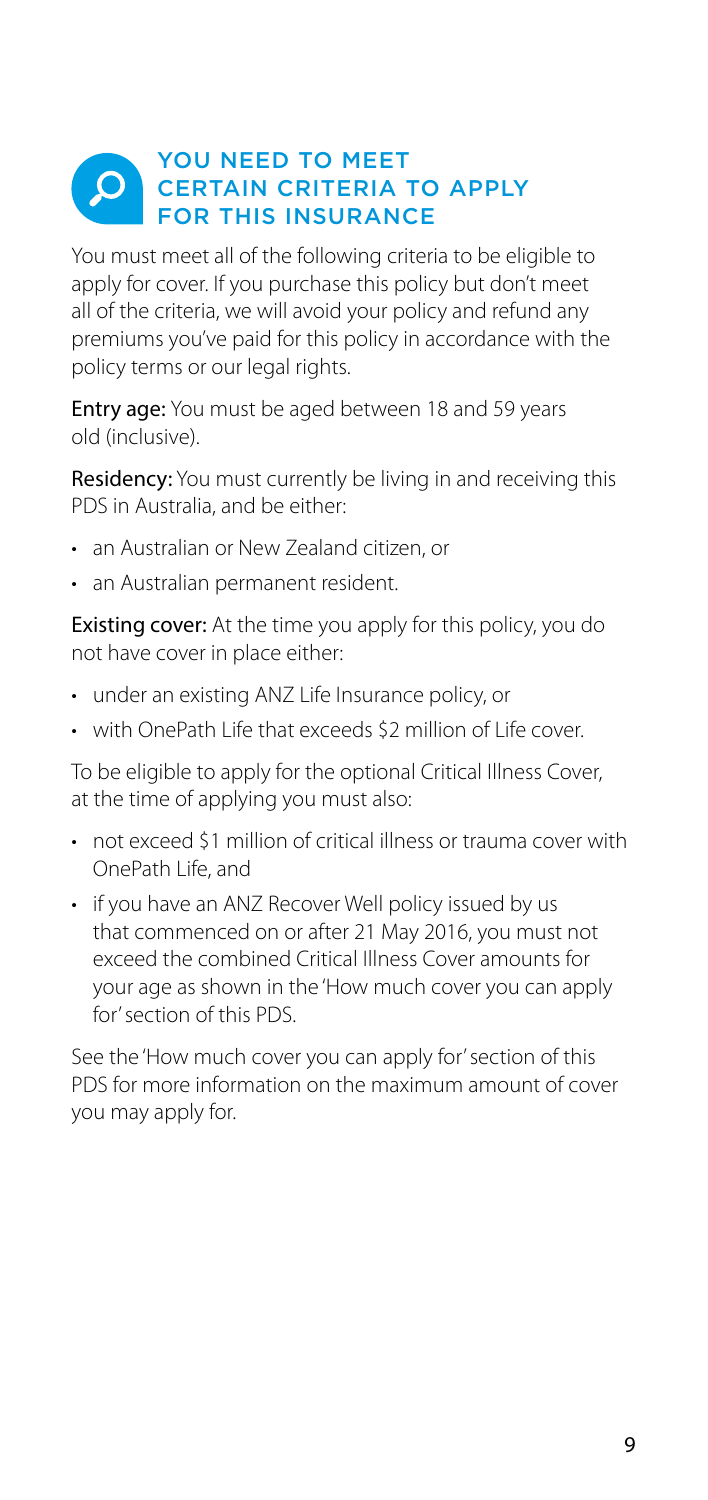#### <span id="page-9-0"></span>HOW MUCH COVER YOU CAN APPLY FOR

The amount you can apply for depends on your age and your gross annual income at the time you apply for cover.

#### **Life Cover**

Minimum cover: \$50,000

Maximum cover: as per the table below

|                       | <b>Gross Annual Income</b> |                   |  |
|-----------------------|----------------------------|-------------------|--|
| Age at<br>application | Under \$125,000            | \$125,000 or more |  |
| $18 - 44$             | \$1,500,000                | \$2,000,000       |  |
| $45 - 54$             | \$750,000                  | \$1,000,000       |  |
| $55 - 59$             | \$250,000                  | \$500,000         |  |

#### **Critical Illness Cover**

Minimum cover: \$25,000

Maximum cover: 50% of Life Cover selected

The level of cover you select determines the number of health, occupation and lifestyle questions we ask you to assess your application. See the 'We may ask you some health occupation and lifestyle questions' section of this PDS for more information.

If you select the optional Critical Illness Cover and are also insured under an ANZ Recover Well policy issued on or after 21 May 2016, the combined Critical Illness Cover you select under this policy and ANZ Recover Well cannot exceed the amounts below:

| Age at<br>application | Maximum combined Critical Illness Cover under<br>ANZ Life Insurance and ANZ Recover Well |
|-----------------------|------------------------------------------------------------------------------------------|
| $18 - 44$             | \$1,000,000                                                                              |
| $45 - 54$             | \$500,000                                                                                |
| $55 - 59$             | \$250,000                                                                                |

The amount you're covered for under this policy is shown on your Policy Schedule.

If you exceed the maximum amount of cover allowed, we will cancel or reduce your cover under your policy accordingly.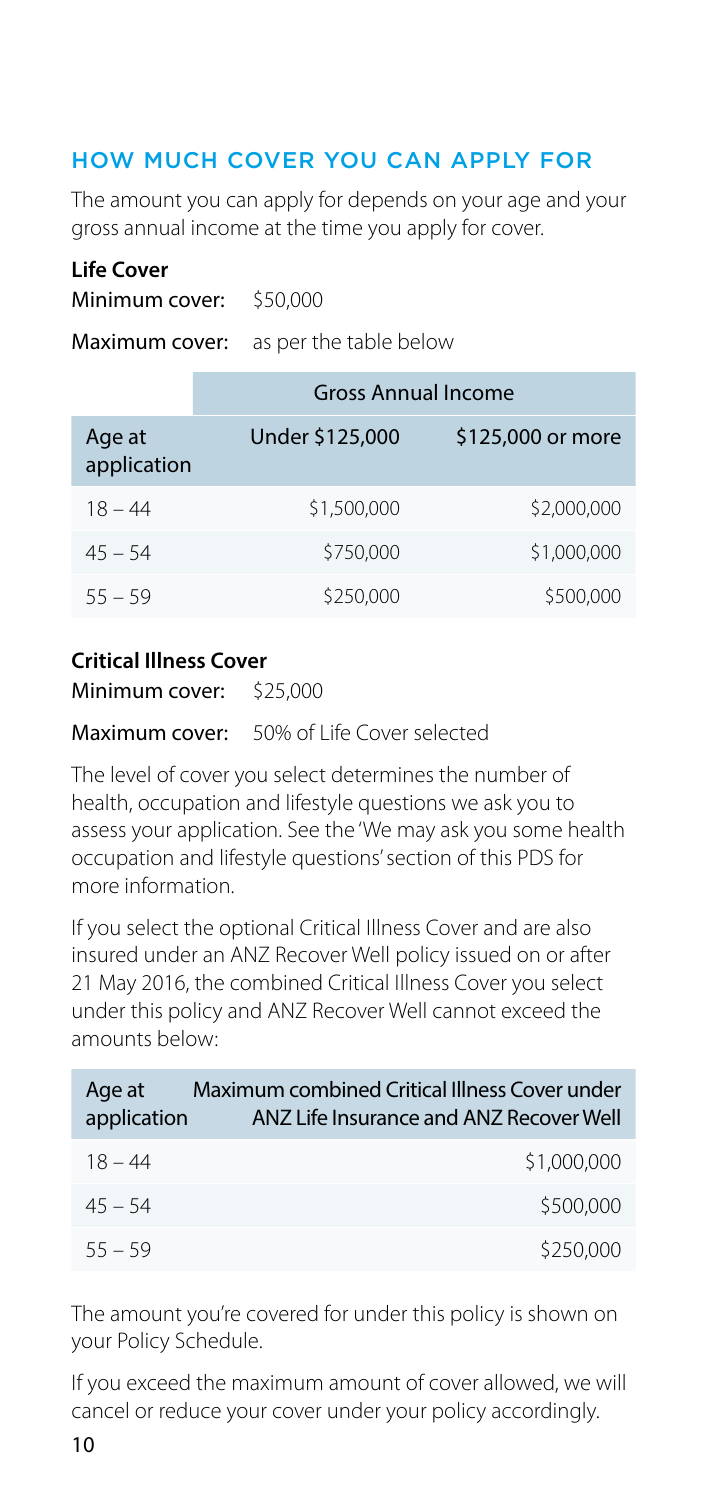## <span id="page-10-0"></span> $\overrightarrow{T_{\Omega}}$ YOU CAN DECREASE YOUR COVER

Subject to the minimum cover amounts, you can decrease your amount of Life Cover or Critical Illness Cover or both, except while you're on Premium Pause. You may also remove your optional Critical Illness Cover if this forms part of your policy. We will decrease your Critical Illness Cover if it exceeds the maximum amount of cover as a result of decreasing your Life Cover. The minimum and maximum cover amounts are as described in the 'How much cover you can apply for' section of this PDS.



## YOU CAN INCREASE YOUR COVER

You may increase your cover under this policy in two ways:

- with indexation
- with Future Insurability.

#### **Indexation – your cover automatically increases each year**

At each policy anniversary, the cover amount for Life Cover and Critical Illness Cover (if applicable), as shown in your Policy Schedule, automatically increases by either the indexation factor or 5%, whichever is greater. See the 'Glossary of important terms' section for an explanation of the indexation factor.

As the cover amounts increase, your premium also usually increases. If you do not want the indexation increase, you must tell us within 30 days of the policy anniversary.

You can opt out of indexation annually, or choose to opt out of all future indexation increases permanently. If you only opt out of the coming year's increase, we will automatically apply indexation in the following years. Your premiums may still increase due to the factors set out in the 'How We Calculate Your Premiums' section, even if you opt out of indexation.

We will stop offering indexation when you reach the maximum possible cover for your age at the time you applied.

Indexation does not apply to your policy while you are on Level Premium.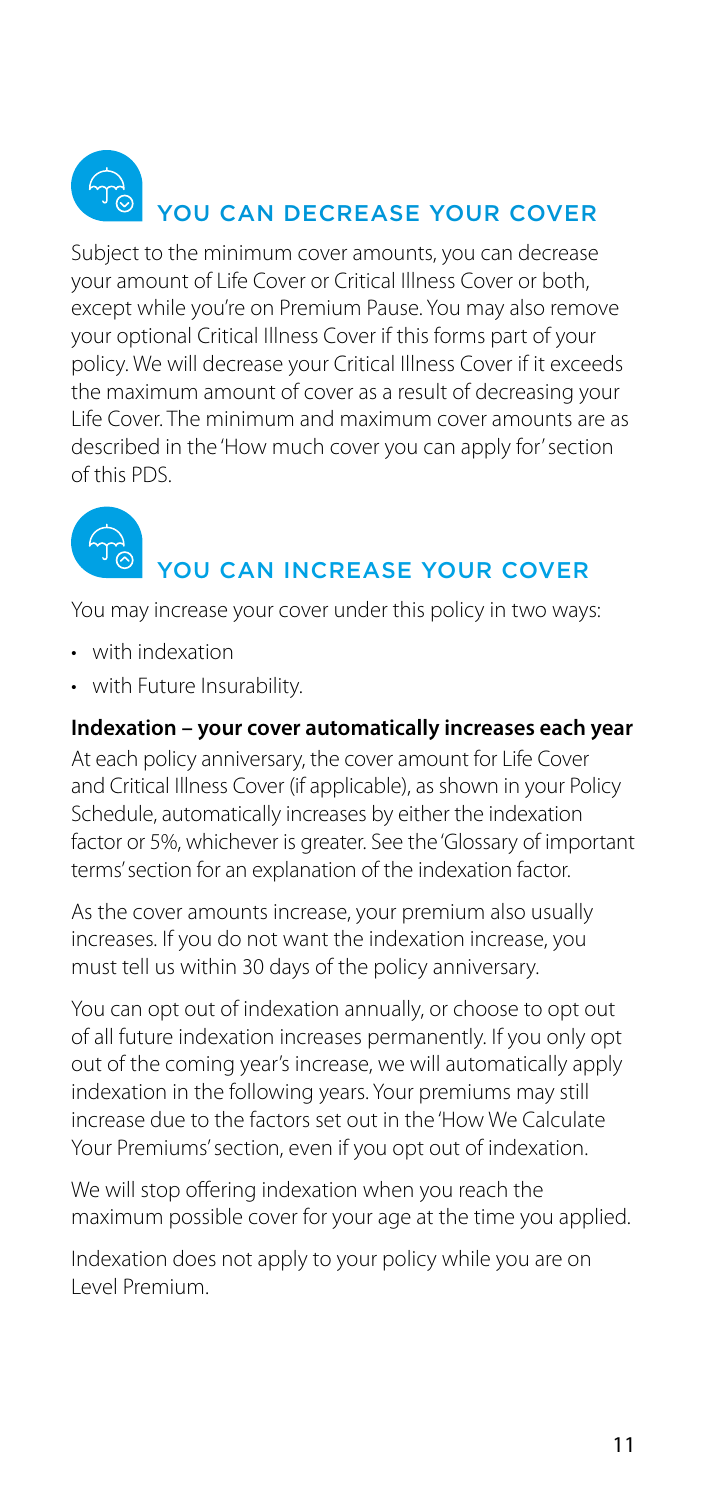#### **Future Insurability – apply to increase your cover depending on certain major life events**

With Future Insurability, you can apply to increase your Life Cover, Critical Illness Cover, or both, once in any 12-month period without supplying additional medical evidence. You can do this when one of the following life events occurs:

- you get married
- you or your partner give birth to or adopt a child
- you take out or increase your mortgage on your main place of residence (excluding re-draws and refinancing), or
- your partner dies.

Under Future Insurability, you may increase your cover by up to the lesser of:

- 20% of your cover at the policy start date, or
- \$100,000 for the Life Cover and \$50,000 for the Critical Illness Cover.

#### **What conditions apply**

Future Insurability increases are only available if all the following conditions are met:

- your life event occurs after the policy start date
- the application to increase the relevant cover is made within 30 days of the:
	- occurrence of the life event, or
	- policy anniversary following the life event
- each proposed increase to a relevant cover amount is for a minimum of:
	- $=$  \$10,000 for Life Cover
	- \$5,000 for Critical Illness Cover (where applicable)
- you are under age 60
- you have not made or you are not currently entitled to make a claim under this policy or any other policy issued by us
- you are up to date with your premium payments
- you are not on Premium Pause
- your total cover for the applicable benefit after applying for the additional amount(s) of cover, does not exceed the maximum amount of cover (as specified in the 'How much cover you can apply for' section of this PDS), and
- your cover has not ended.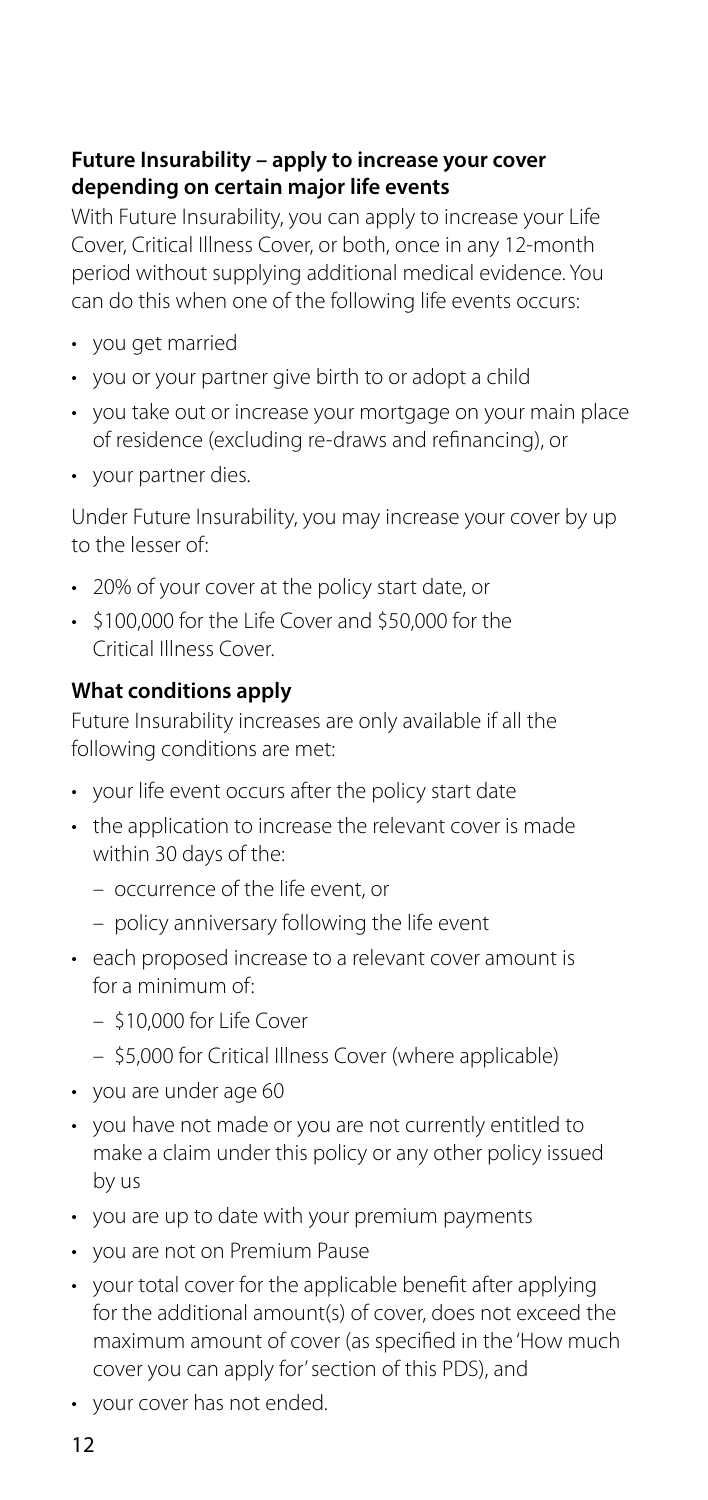<span id="page-12-0"></span>Any exclusions or loadings that apply to the existing Cover will apply to the increased amount. Before we accept your application for an increase under Future Insurability, we will ask you to provide the following certified documentation for the relevant life event:

- your marriage certificate
- your child's birth certificate or adoption papers
- your loan approval
- your partner's death certificate.

We give you a quote for your new premium at the time you apply for an increase. We apply any applicable fees and government charges.

If we accept your application for an increase to your Life Cover and/or Critical Illness Cover (if applicable), we will confirm the increase in writing. Your new premium payment amount applies from the date we accept your increase.



**How to apply for a Future Insurability increase** You need to complete and submit a Future Insurability Increase Application Form. You can get this form by calling us on 13 16 14. We will provide you a quote with your new premium which you will need to sign and return to us. We will let you know of any other information or evidence you need to provide.

#### WE MAY ASK YOU SOME HEALTH. OCCUPATION AND LIFESTYLE QUESTIONS

To determine whether to accept your application for cover under this policy, we may ask you some health, occupation and lifestyle questions. The number of questions we ask you may vary depending on the level of cover you select.

If you apply for \$500,000 or less of Life cover, a pre-existing medical condition exclusion may apply. We will let you know if this exclusion applies to your policy. This will also be shown on your Policy Schedule. If you apply for more than \$500,000 of Life Cover, we will ask you additional health, occupation and lifestyle questions.

See the 'When you're not covered under this policy' section of this PDS for more details on the pre-existing medical condition exclusion and other exclusions that apply.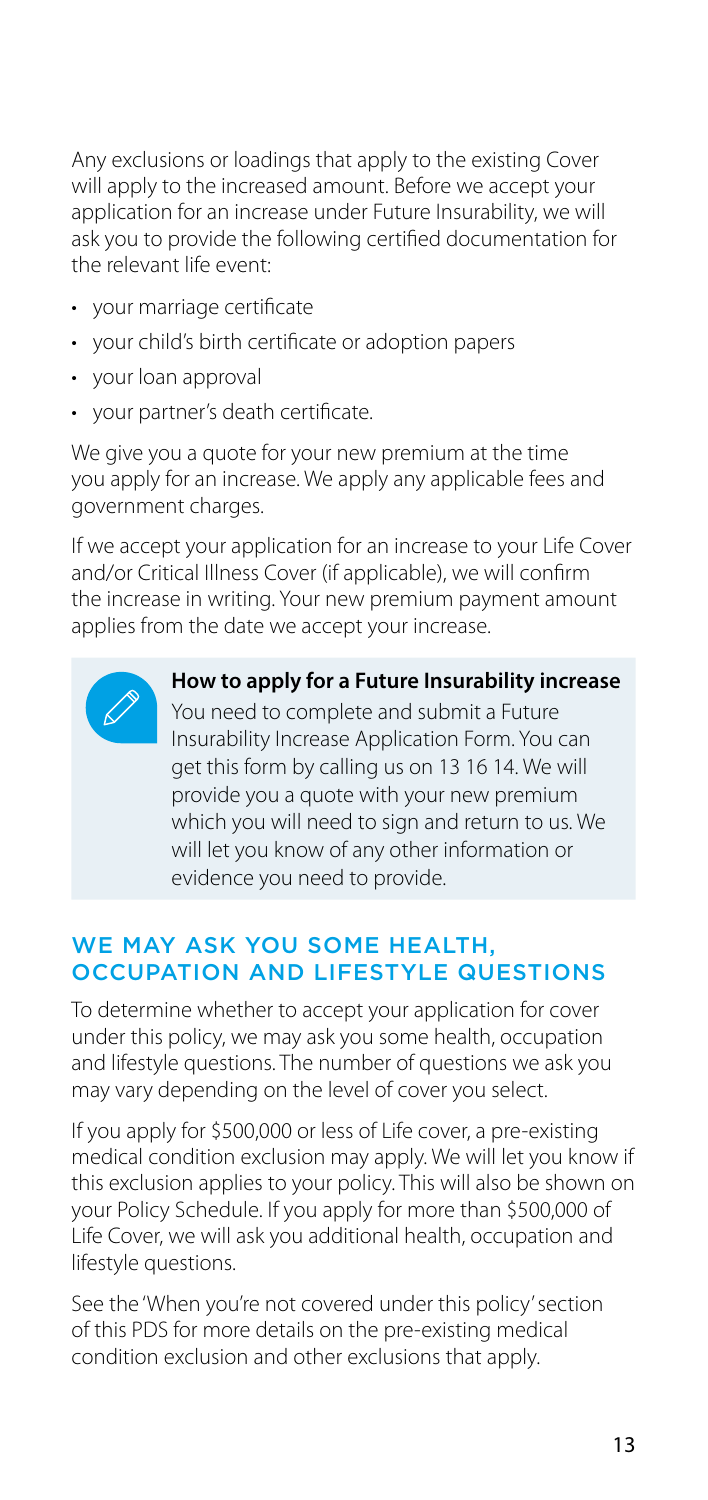#### <span id="page-13-0"></span>THIS POLICY DOES NOT HAVE A SAVINGS, INVESTMENT, CASH OR SURRENDER VALUE

You can't redeem this policy for a lump-sum payment, and you don't receive a payment when the policy ends. The only payments you can receive under this policy are claim payments for Life Cover and the Critical Illness Cover (if applicable). See the 'What you can claim under this insurance' section for more detail.

#### YOU HAVE THE RIGHT TO CANCEL THIS POLICY

You may cancel this policy at any time by calling us on 13 16 14.

There is a 30 day cooling-off period for this policy, commencing on the policy start date. If the policy is cancelled or avoided during the 30 day cooling-off period, we'll return any premiums you've paid, as long as you've made no claims.

If you cancel the policy after the cooling-off period, we won't refund any monthly or fortnightly premiums. If you pay your premiums annually and you cancel the policy before the next annual payment is due, we'll refund any portion of your premium that you've paid in advance for the period after the cancellation date.

#### YOU CAN ONLY BE COVERED BY ONE ANZ LIFE INSURANCE POLICY AT A TIME

You can only be covered by one ANZ Life Insurance policy at a time. If you purchase this policy while you have another ANZ Life Insurance policy, we will cancel or avoid this policy in accordance with the policy terms or our legal rights.

We'll do this to make sure you're not covered for, and are not paying premiums for, more than the maximum cover amounts you're entitled to. See the 'How much cover you can apply for' section of this PDS for the maximum amounts.

If we cancel or avoid your policy, we will refund any premiums you've already paid for the policy we cancel or avoid.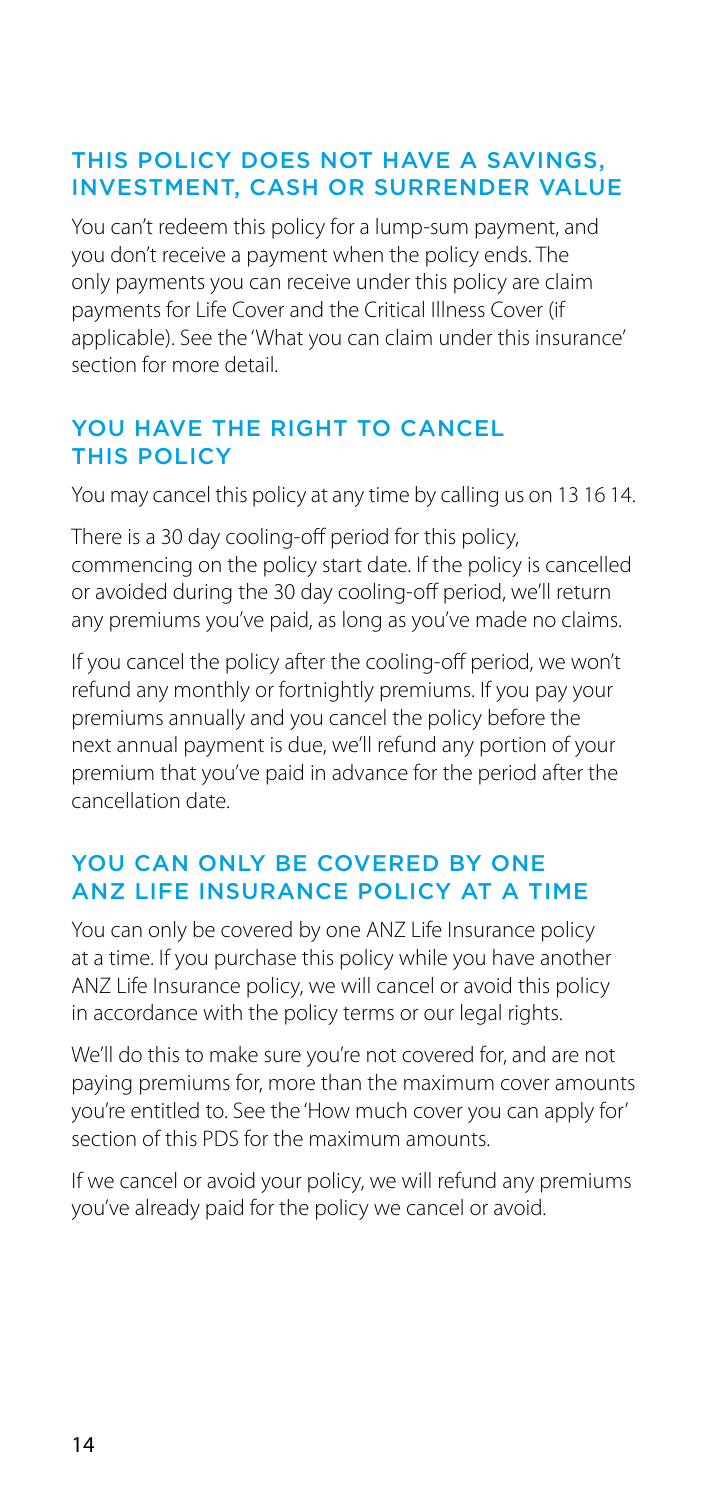## <span id="page-14-0"></span>**WHAT YOU CAN CLAIM UNDER THIS INSURANCE**



You can claim a range of benefits under this insurance, depending on your circumstances. All benefits are paid in Australian currency directly to you, or to your beneficiaries if valid, or to the legal personal representative of your estate.

All claims must satisfy our claim requirements and meet the terms and conditions of your policy.

#### LIFE COVER

This benefit provides a lump sum payment in the event of your death or if you're diagnosed as terminally ill. The amount you're covered for is shown on your Policy Schedule.

Any Life Cover payment is paid to any valid beneficiaries or the legal personal representative of your estate.

We pay you the Life Cover payment in advance if you're diagnosed as terminally ill. See the 'Glossary of important terms' section for the definition of 'terminal illness'.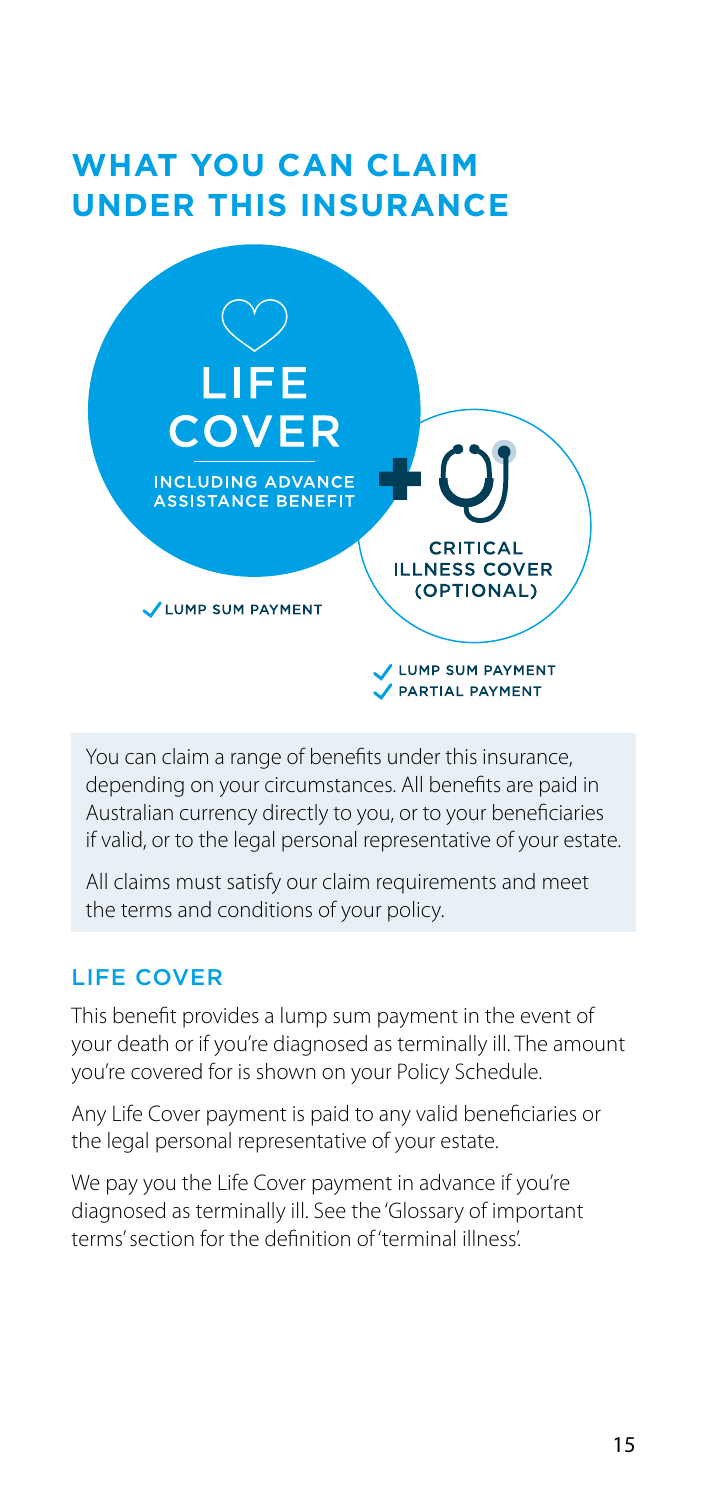#### <span id="page-15-0"></span>ADVANCE ASSISTANCE BENEFIT

The Advance Assistance Benefit is a \$15,000 advance payment of part of your Life Cover benefit.

We pay this benefit within 5 business days of receiving your full Australian death certificate or other satisfactory evidence stating the cause of your death.

We pay the Advance Assistance Benefit to your primary beneficiary, if you have one. If you have no primary beneficiary, we pay the benefit to the legal personal representative of your estate.

We do not pay this benefit if you die as a result of anything that is excluded under this policy.

If we pay this benefit, it does not necessarily mean we will pay the remaining portion of your Life Cover.

#### CRITICAL ILLNESS COVER (OPTIONAL)

If you select the optional Critical Illness Cover (which is available at an extra cost), we will pay a lump sum if you are diagnosed with any of the following conditions by a medical practitioner who is a specialist in relation to that condition. You must be diagnosed after the policy start date, and before the Critical Illness Cover ends. The conditions covered are:

- burns (severe)
- cancer (excluding less advanced cases) $+$
- coronary artery bypass surgery $^+$
- heart attack (diagnosed)<sup>+</sup>
- kidney failure (end stage)
- loss or paralysis of limb (permanent)
- $\cdot$  multiple sclerosis (diagnosed)<sup>+</sup>
- stroke (diagnosed) $+$ . .

See the 'Glossary of important terms' section for definitions of these terms.

+ These specified conditions have a qualifying period of 90 days for this benefit to be payable. Please refer to 'Qualifying period for the Critical Illness Cover' section of this PDS.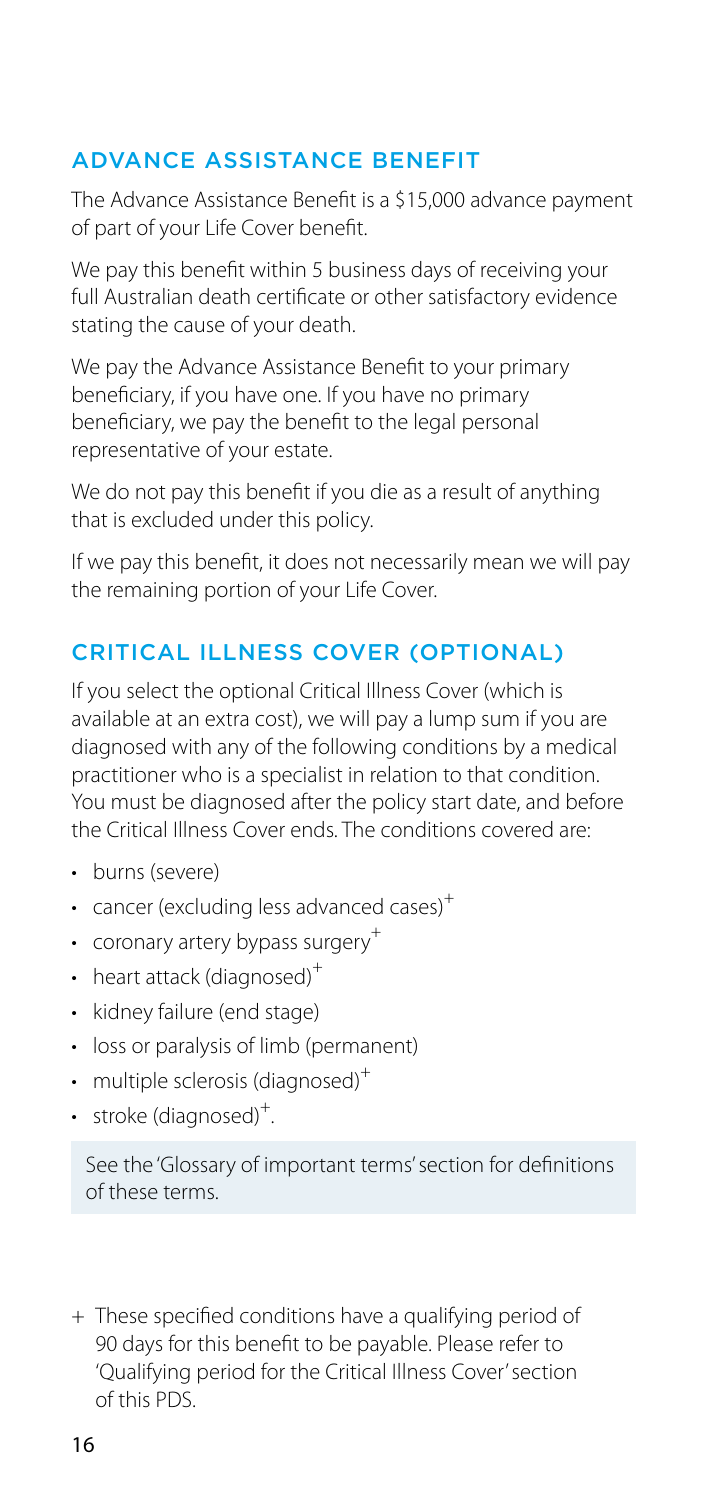#### **We pay partial payments for certain conditions**

We pay a partial payment if you are diagnosed with any one of the following conditions by a medical practitioner who is a specialist in relation to that condition after the policy start date. The partial payment is 10% of the Critical Illness Cover amount or \$10,000, whichever is greater. The conditions covered are:

- angioplasty<sup>+</sup>
- burns (of limited extent)
- carcinoma in situ (of limited sites)<sup> $\wedge^+$ </sup>
- diabetes mellitus adult, insulin dependent diagnosed after age 30<sup>+</sup>
- endometriosis (severe requiring surgical intervention)<sup>+</sup>. .

See the 'Glossary of important terms' section for definitions of these terms.

We will pay a partial payment for multiple conditions covered, provided the sum of all claims paid does not exceed the Critical Illness Cover amount insured. However, we will only ever pay one claim for each condition, except for:

- angioplasty, for which we will pay for multiple occurrences if both:
	- the first angioplasty procedure occurs, and the symptoms leading to the first angioplasty procedure only first become reasonably apparent, after the end of the 90 day qualifying period, and
	- each subsequent angioplasty procedure occurs at least six months after the previous angioplasty procedure.
- carcinoma in situ (of limited sites), for which we will pay once for each site.
- + These specified conditions have a qualifying period of 90 days for this benefit to be payable. Please refer to 'Qualifying period for the Critical Illness Cover' section of this PDS.
- $\wedge$  refers to carcinoma in situ of the breast, cervix uteri, corpus uteri, fallopian tube, ovary, penis, perineum, prostate, testicle, vagina and vulva only. Please see the 'Glossary of important terms' section of this PDS for more details.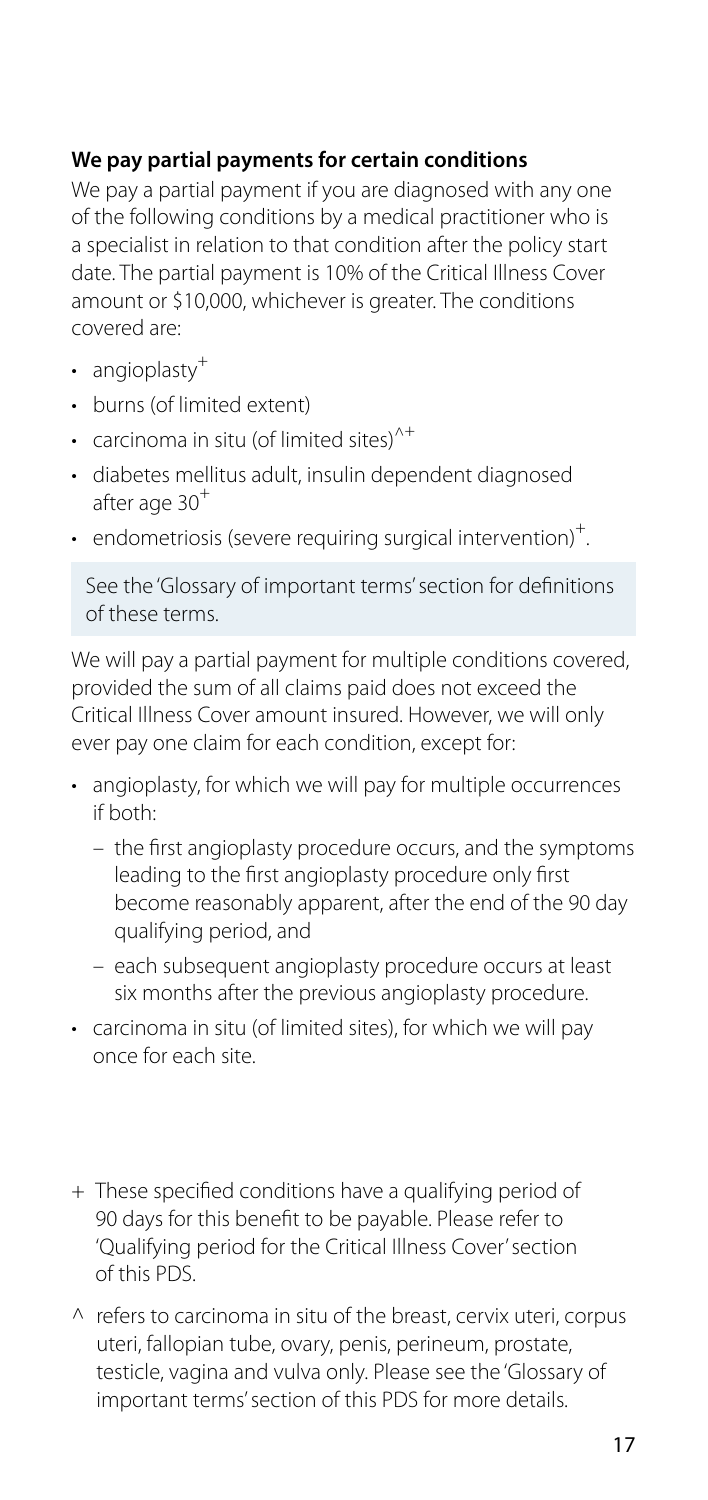#### **Qualifying Period for the Critical Illness Cover**

A condition which is subject to the qualifying period is not covered under this policy if:

- it first occurs or is first diagnosed in the qualifying period,
- the signs or symptoms leading to the condition occurring or being diagnosed first become reasonably apparent in the qualifying period, or
- medical tests are performed during the qualifying period which results in the condition being diagnosed.

The qualifying period is the first 90 days after any of the following:

- the policy start date, or
- the date of the most recent reinstatement of the cover.

The qualifying period does not apply to increases accepted under Future Insurability.

The qualifying period does not apply to Critical Illness Cover claims for loss or paralysis of limb (permanent), kidney failure (end stage), burns (severe) or burns (of limited extent). However cover does not apply for any illnesses or injuries if they occurred as a direct or indirect result of conditions subject to the qualifying period. For example, loss or paralysis of limb (permanent) is not covered if it was the result of a stroke that occurred in the qualifying period.

**Any benefit we pay you is deducted from your Life Cover**

If we pay you any amount for the Advance Assistance Benefit or Critical Illness Cover benefit, we reduce your Life Cover by the same amount. In the event we pay your Critical Illness Cover benefit, we also reduce the Life Cover premium you pay to reflect the reduced amount of cover.

Likewise, if we pay you any partial payment of the Critical Illness Cover, your Critical Illness Cover will continue. We will reduce your Life Cover and Critical Illness Cover by the amount of the partial payment. In the event this results in your cover amounts being below the minimum cover amounts available under this policy, we will accept this. We also reduce the Life Cover and Critical Illness Cover premium you pay to reflect the reduced amount of cover.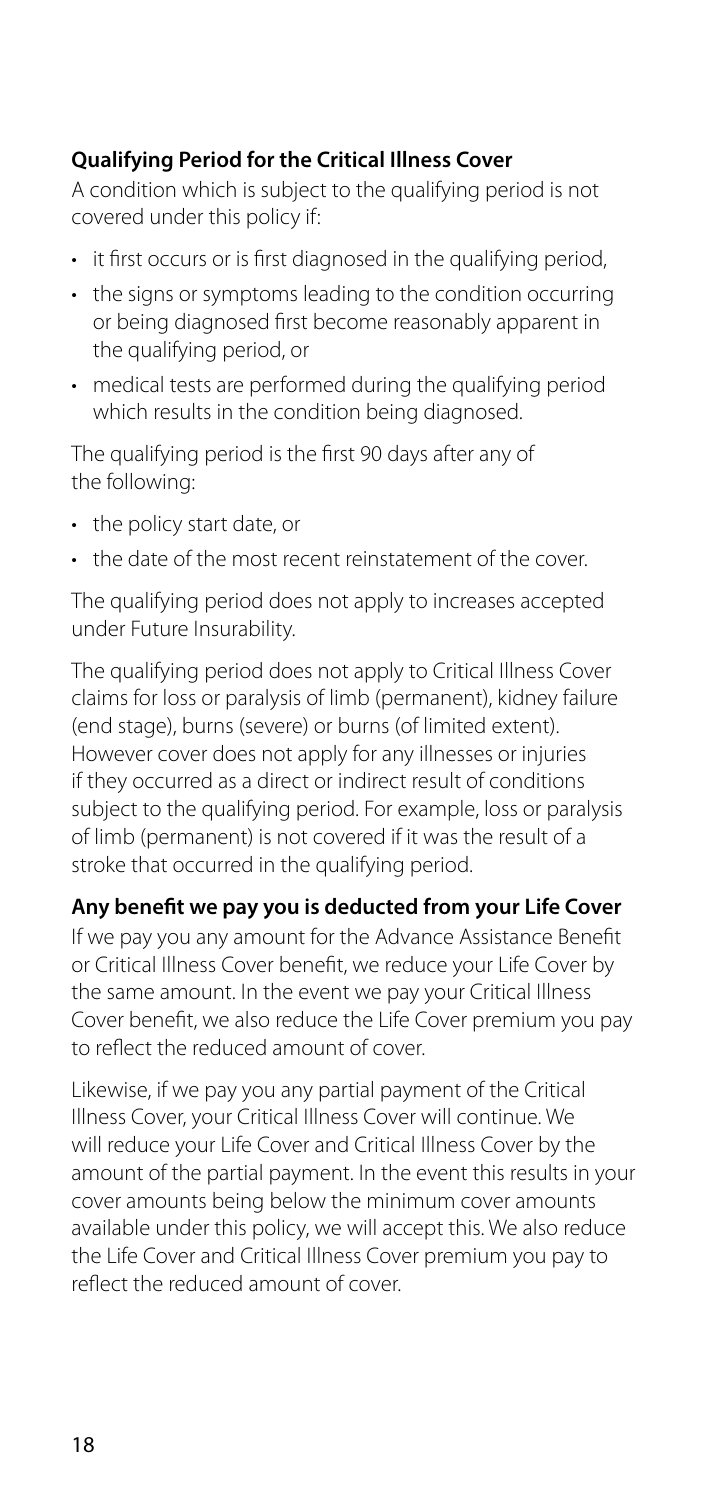#### <span id="page-18-0"></span>**When your Critical Illness Cover ends**

Your Critical Illness Cover ends when the earliest of the following events occur:

- your policy ends
- the cover amount for your Critical Illness Cover is paid in full
- on the policy anniversary date after your 70th birthday
- you choose to cancel or remove the cover from your policy, or
- we cancel or avoid the cover from your policy in accordance with our legal rights.

When the Critical Illness Cover ends, we will not pay you any benefits relating to Critical Illness Cover.

#### YOU CAN NOMINATE WHO WE PAY BENEFITS TO IN THE EVENT OF YOUR DEATH

Generally, benefits payable under the policy in the event of your death are paid to the legal personal representative of your estate.

You can nominate up to five beneficiaries (including the primary beneficiary) to receive your Life Cover. The primary beneficiary also receives the Advance Assistance Benefit in the event of your death.

Your Life Cover and Advance Assistance Benefit is paid to the legal personal representative of your estate if you do not nominate any beneficiaries. Additionally, the legal personal representative of your estate will receive any proportion of benefits allocated to a beneficiary in the event that a:

- beneficiary dies before you do, or
- beneficiary nomination is otherwise invalid.

You cannot nominate beneficiaries to receive the Critical Illness Cover. This benefit is paid to you.

We pay you the Life Cover payment in advance if you're diagnosed as terminally ill.

You cannot nominate yourself as a beneficiary. We cancel any nominations we deem invalid.

Call us on 13 16 14 for a Nomination of Beneficiary Form at any time if you wish to add, remove or otherwise change your beneficiaries.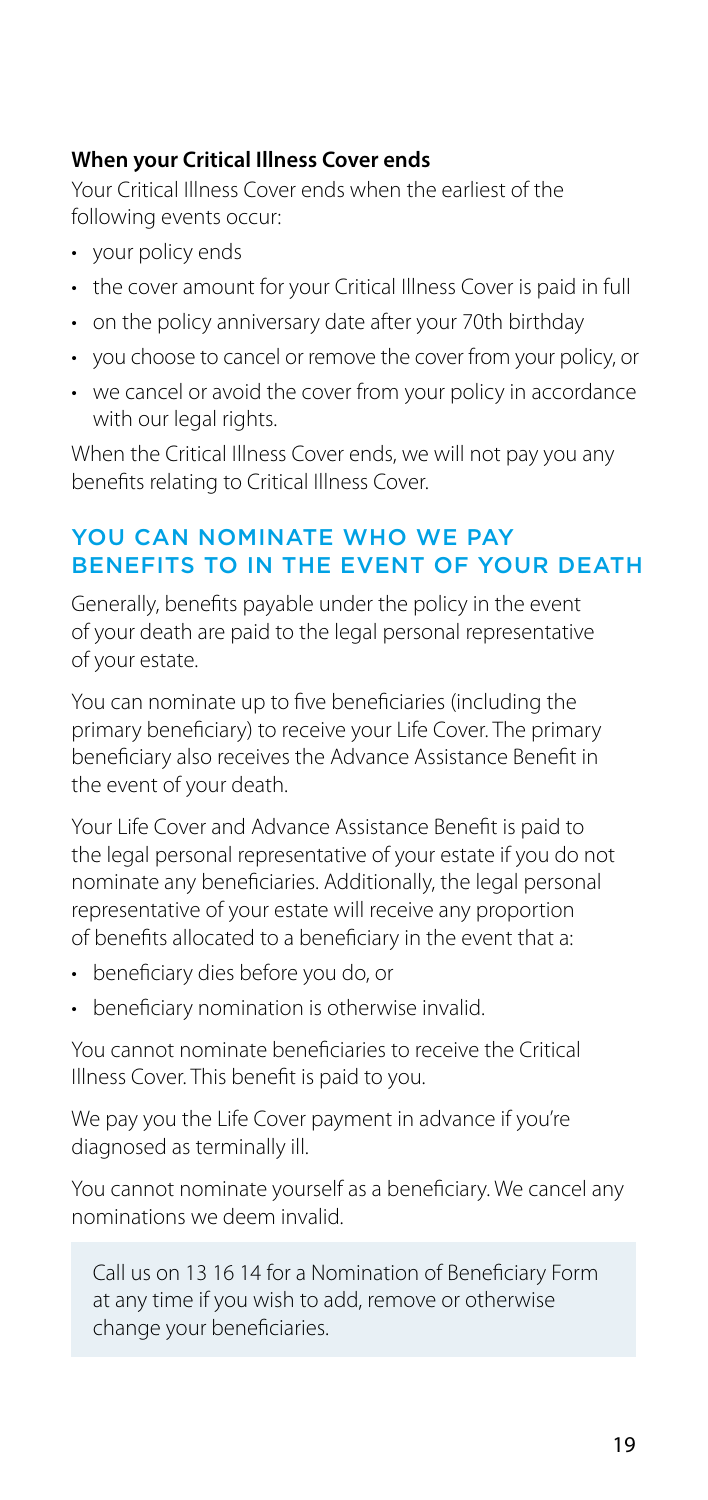## <span id="page-19-0"></span>**WHEN YOU'RE NOT COVERED UNDER THIS POLICY**

#### YOU'RE NOT COVERED UNDER CERTAIN CIRCUMSTANCES

We do not pay any claim arising directly or indirectly from:

- suicide within the first 13 months from any of the following:
	- the policy start date,
	- the date we increase the level of cover at the policy owner's request. This does not include indexation increase. This exclusion only applies to the increased portion of the cover
	- the date we agree to reinstate a previously cancelled policy.
- war (whether formally declared or not), hostilities, civil commotion or insurrection, or
- your intentional act or omission.

If stated on your Policy Schedule, we also do not pay any claims arising directly or indirectly from a pre-existing medical condition.

A pre-existing medical condition is an illness, injury or condition that, in the 5 years before the policy start date:

- you were aware of, or
- a reasonable person in the circumstances could be expected to be aware of.

*For example, if you have symptoms of an illness, injury or condition for which a reasonable person may be expected to have sought medical advice before the start of your policy, you may not be able to claim any benefit for that illness, injury or condition.* 

To determine whether your claim relates to a pre-existing medical condition we may, amongst other things, request and review information relating to your medical history.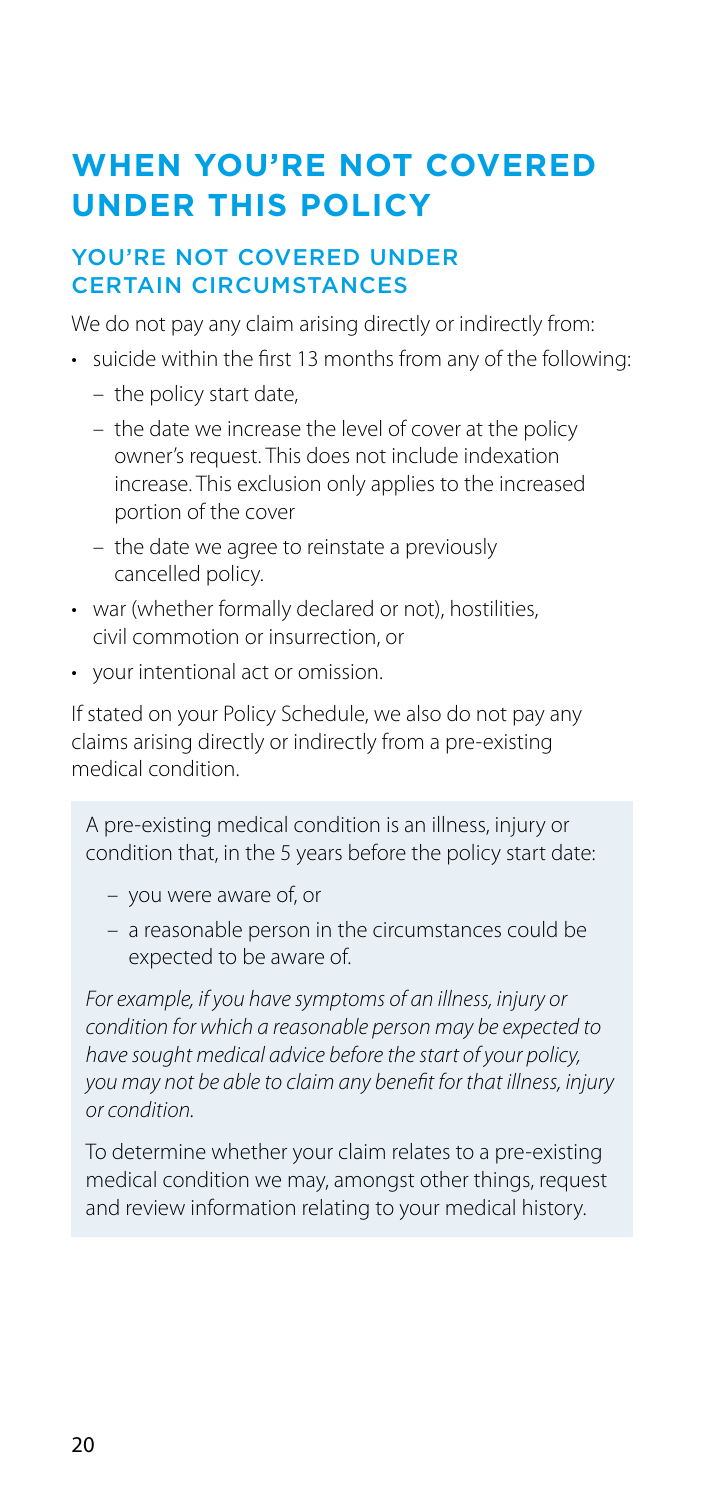#### <span id="page-20-0"></span>PREMIUM PAUSE – IF YOU NEED TO TAKE A BREAK FROM PAYMENTS AND COVER

If you're not working or are experiencing financial hardship, you can pause your premiums and cover for up to 12 months.

You can pause your premiums if:

- you take unpaid leave
- you become unemployed
- you go to work overseas, or
- you are experiencing financial hardship.

Also, if you're on parental leave, you can pause your premiums and cover for up to 24 months.

#### To activate Premium Pause, contact us on 13 16 14.

You can't use Premium Pause in the first 12 months of your policy. We allow only one Premium Pause in any 12-month period.

You will not be covered at any time for any illness or injury that occurs or becomes reasonably apparent in the period from the start of your Premium Pause until 90 days after your Premium Pause ends.

During your Premium Pause, if you have chosen the Stepped premium option, we continue to recalculate your premiums on your policy anniversary, according to your age and indexation if applicable. See the 'You can choose between two types of premiums' section of the PDS.

To recommence cover at the end of your Premium Pause period, you need to begin paying your premium again. We will let you know your new premium amount, and we will automatically collect premiums from your nominated account, starting on the first payment date after the end of your Premium Pause.

You may end your Premium Pause early by asking us to begin collecting your premium again.

You can't make any other changes to your policy while you're on Premium Pause.

If your policy or cover is due to end at the end of your Premium Pause period, your premiums do not recommence and your cover and/or policy ends.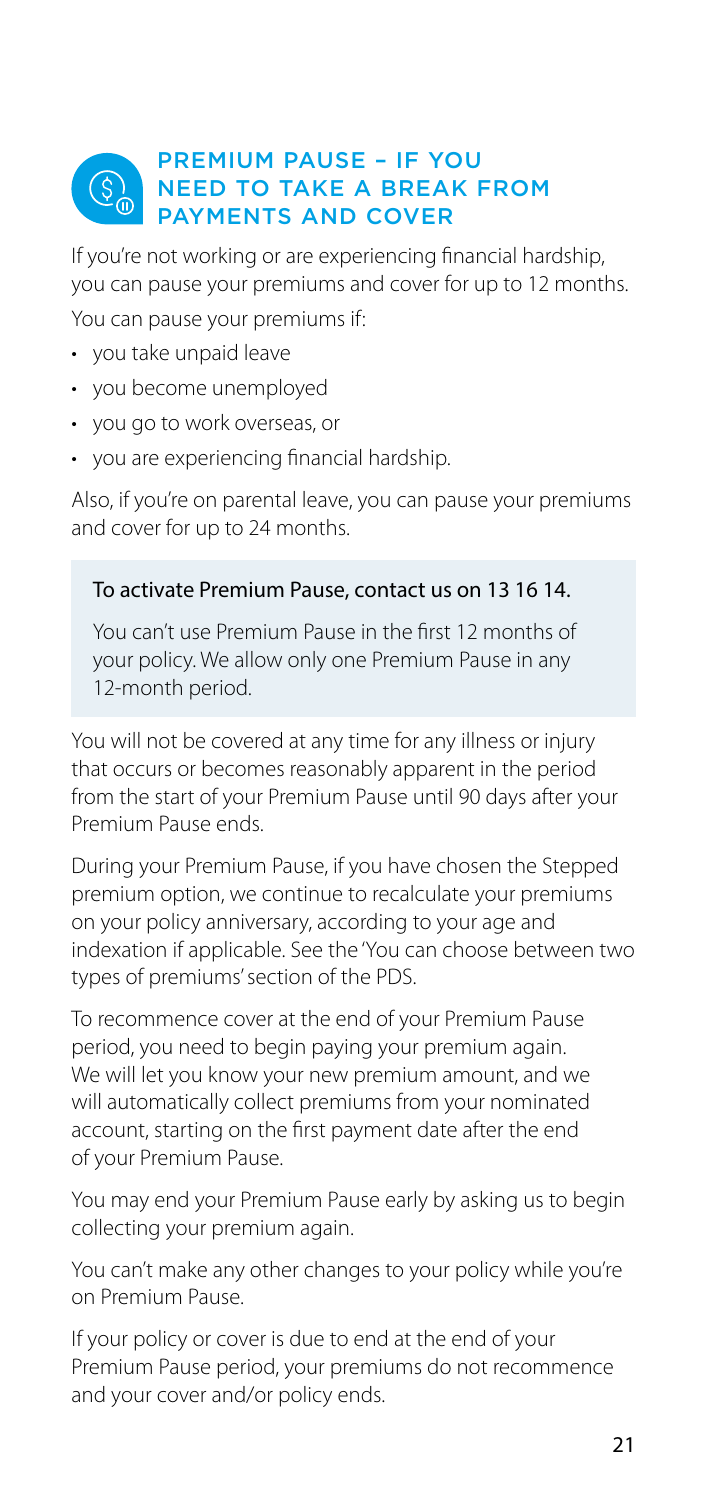# <span id="page-21-0"></span>**NEED TO CLAIM? CALL 13 16 14**

#### HOW TO MAKE A CLAIM

To make a claim, call us on 13 16 14 or go to [anz.com/insurance](http://anz.com/insurance) We'll let you or the legal personal representative of your estate know what you need to do and send you the appropriate forms.

The amount of cover you have is specified in the Policy Schedule that is current at the time of your claim event.

#### **Information we require**

When claiming a benefit under this PDS, you or the legal personal representative of your estate must provide us with all the information and details that we reasonably require to assess your claim. This generally includes:

- information we require to verify the event that caused the claim
- proof of your identification
- information relating to your medical history.

If we're required to pay any tax, duty or government charge or levy relating to any amount we pay you under this policy, we may reduce the amount we pay to you by the amount of that tax, duty or government charge or levy.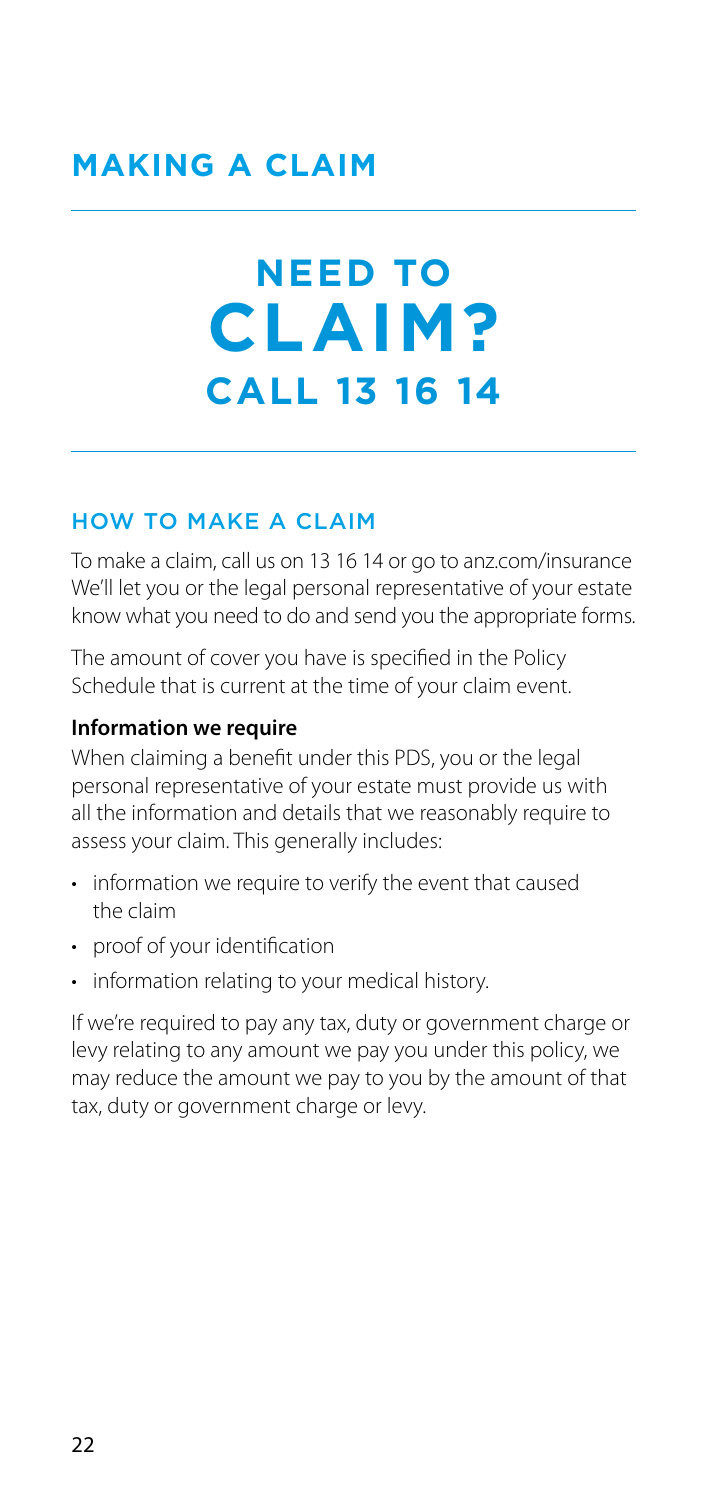## <span id="page-22-0"></span>**ABOUT YOUR PREMIUMS**

Premiums are the regular payments you must make to be covered by ANZ Life Insurance. The premiums you must pay for the first year of your policy are shown on your Policy Schedule.

#### HOW WE CALCULATE YOUR PREMIUMS

We calculate your premiums by taking into consideration a number of significant factors, which affect the cost of your policy in the following way:

| Factor            | How it may affect your premium                                                                                                                   |
|-------------------|--------------------------------------------------------------------------------------------------------------------------------------------------|
| Age               | Your current age affects your premium.<br>Generally as you get older, your premium<br>will increase if you choose the Stepped<br>premium option. |
|                   | If you choose the Level premium option,<br>your premium will not increase as you get<br>older, unless:                                           |
|                   | • we increase premiums as set out under<br>the section 'We can increase your<br>premiums with 30 days' notice'                                   |
|                   | • you increase your cover                                                                                                                        |
|                   | • your policy converts to Stepped<br>premiums as set out in the section<br>'You can choose between two types<br>of premiums'.                    |
|                   | We will send you an anniversary notice each<br>year which will show you your premium for<br>the year ahead.                                      |
| $S_{\rho X}$      | Your sex at birth affects your premium due<br>to differing mortality and illness rates.                                                          |
|                   | Generally, premiums for this product are<br>higher for males than females.                                                                       |
| Smoking<br>status | Premiums for smokers are higher than non-<br>smoker premiums.                                                                                    |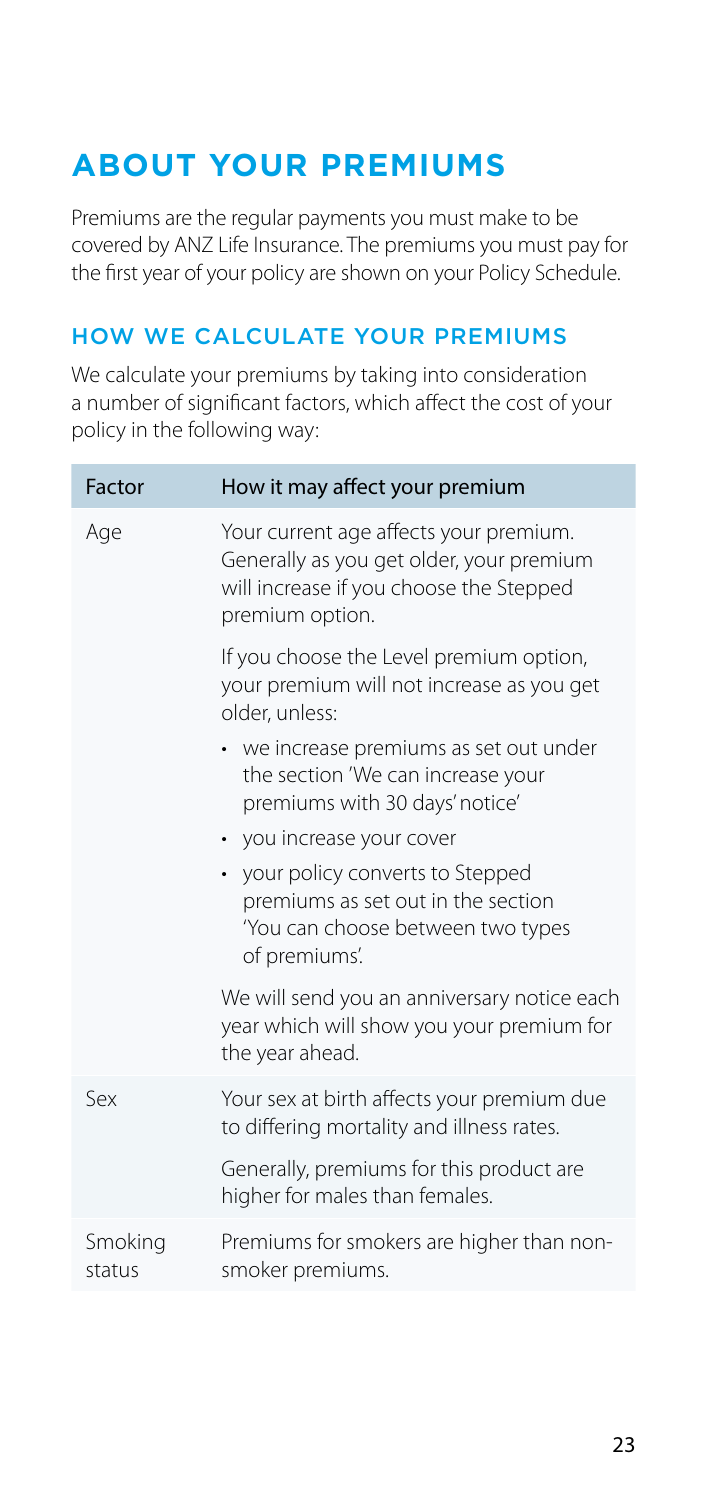<span id="page-23-0"></span>

| Factor                                     | How it may affect your premium                                                                                                                                                                                                           |
|--------------------------------------------|------------------------------------------------------------------------------------------------------------------------------------------------------------------------------------------------------------------------------------------|
| Cover                                      | The amount of cover you select will affect<br>your premium. Generally the higher the<br>cover amount you select, the higher<br>the premium.                                                                                              |
|                                            | Also the optional Critical Illness Cover<br>involves an extra cost.                                                                                                                                                                      |
| Health,<br>lifestyle &<br>occupation       | Generally, if your health, lifestyle or<br>occupation presents a higher risk of illness,<br>injury or death, your premiums will be higher.                                                                                               |
| Policy fee                                 | A policy fee applies to your premium.<br>This covers the cost of setting up and<br>administering your policy.                                                                                                                            |
| Stamp<br>Duty and<br>government<br>charges | The total premium you pay is inclusive<br>of applicable stamp duty or government<br>charges. OnePath Life reserves the right<br>to alter premium rates or add any new<br>government charges to comply with any<br>change in legislation. |

We calculate your premiums at the policy start date, at each policy anniversary, and any time your cover changes.

#### $(\S)$ YOU CAN CHOOSE BETWEEN TWO TYPES OF PREMIUMS

You can choose between two premium types:

#### • Stepped Premium

- We recalculate the premium on each policy anniversary based on your age on that anniversary.
- Stepped premiums are likely to increase as you get older.
- The premium will also change when Cover changes. This includes changes to the amounts insured, including indexation (if applicable).

#### • Level Premium

- We calculate your premium based on your age at the policy start date.
- Your premiums will stay the same, unless we change the premium rates as described in the 'We can increase your premiums with 30 days' notice' section of this PDS.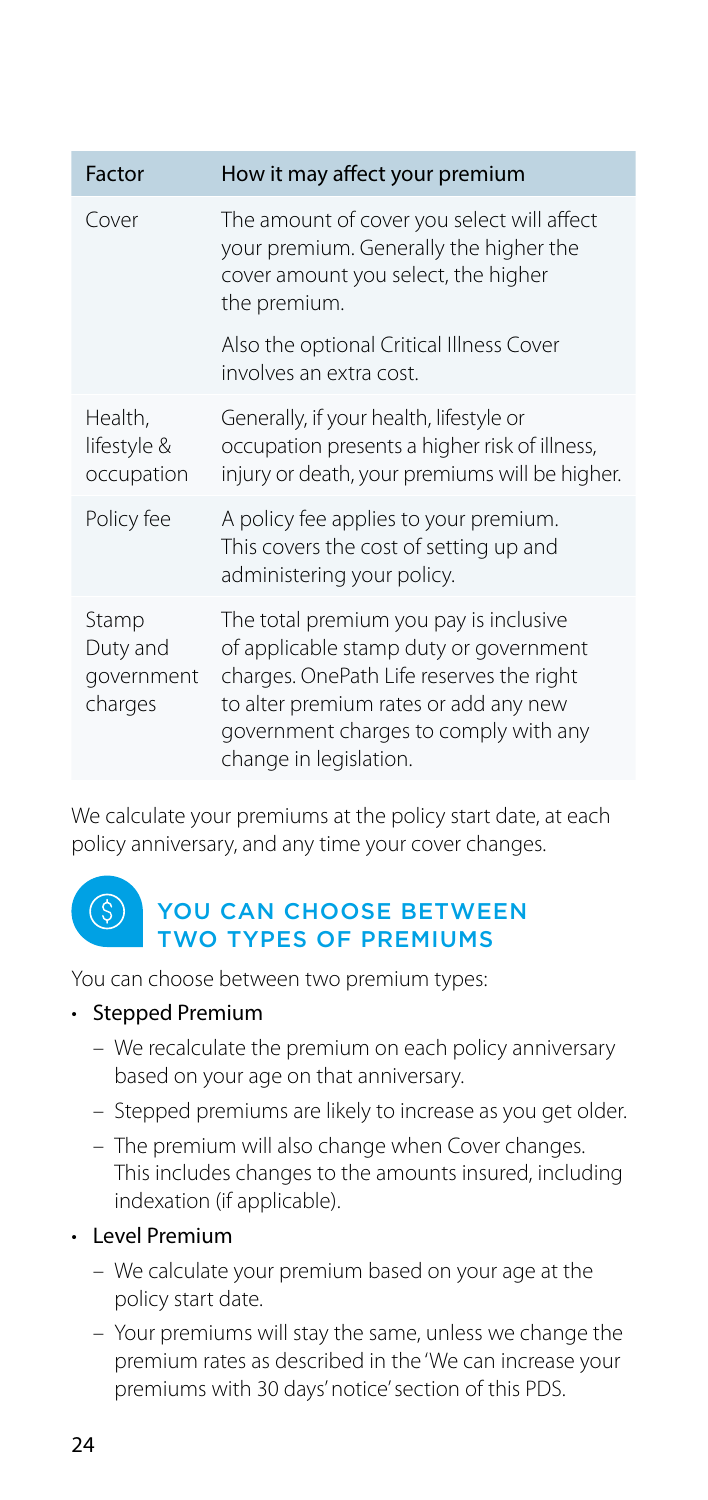- <span id="page-24-0"></span>– From the policy anniversary after you turn 65 your policy reverts to the Stepped premium option.
- Indexation does not apply to your cover while you're on Level premium.
- Under Level premiums, if you increase your cover under Future Insurability, the premium for the increase depends on your age when the amount insured increases and the Level premium rate for that age.

#### HOW YOU CAN PAY YOUR PREMIUMS

You can pay your premiums fortnightly, monthly or annually, by direct debit from your credit card or your bank account in accordance with the Direct Debit Servicing Agreement. Your premiums cannot be paid by a Superannuation fund, e.g. a Self-Managed Superannuation Fund (SMSF).



#### DIRECT DEBIT SERVICING AGREEMENT

#### **Our commitment to you**

We will:

- arrange for funds to be debited from your account as authorised in the Direct Debit Request
- give you at least 14 days' notice in writing before changing the terms of the debiting arrangements, unless the changes are made at your request
- keep information relating to your Direct Debit Request private and confidential unless otherwise required by the Bulk Electronic Clearing System (BECS) rules. You acknowledge that we may be required to disclose details of your direct debit request to our sponsor bank to assist with the checking of any incorrect or wrongful debits to your nominated accounts.

If the date on which we usually debit your account falls on a weekend or public holiday, your account will be debited on the next working day.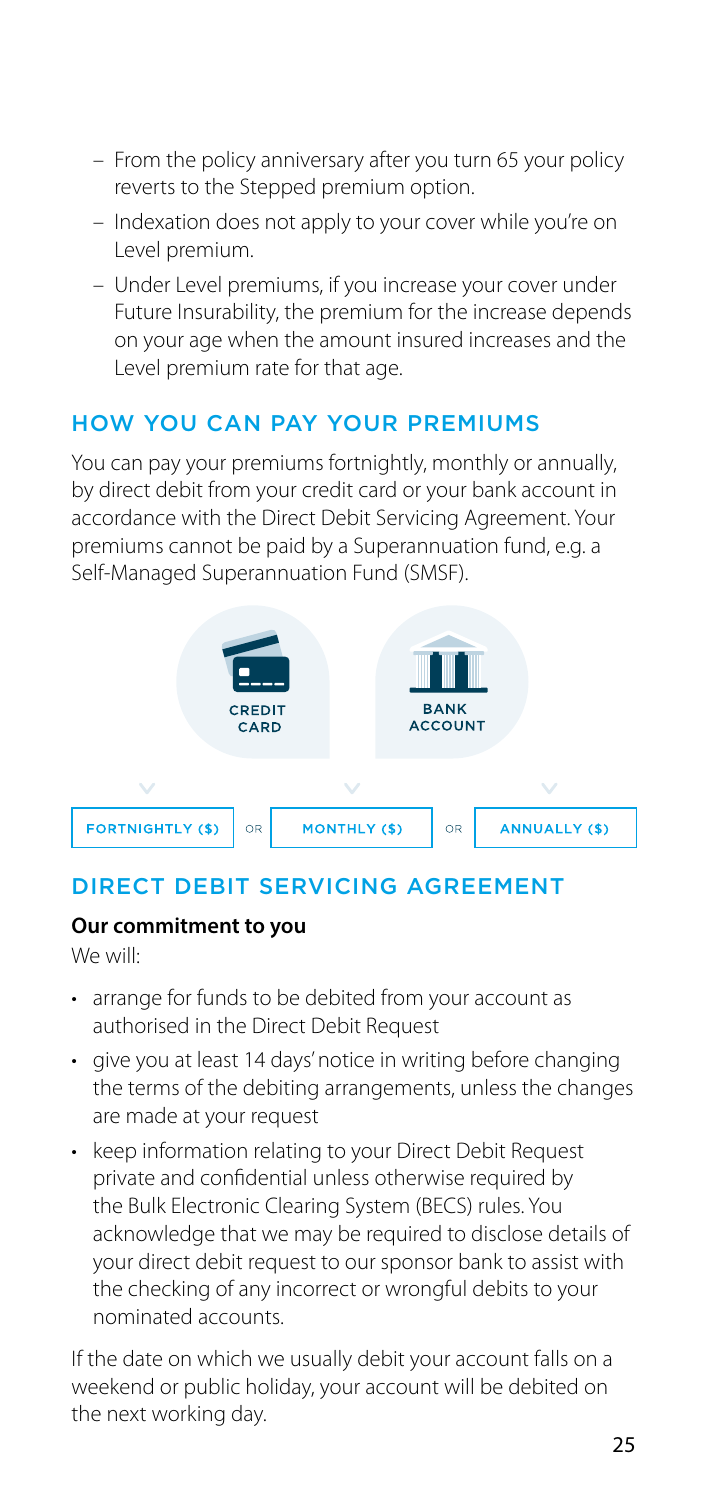#### **Your commitment to us**

It is your responsibility to:

- ensure your nominated account can accept direct debits and that all account holders on the nominated account agree to the debiting arrangements
- ensure the account details that you have provided are correct by checking them against a recent account statement
- advise us if the nominated account is transferred or closed, or the account details have changed
- ensure there are sufficient funds available in the nominated account to meet each direct debit
- check with your financial institution before completing the Direct Debit Request, in the event that you have any queries about how to complete the Direct Debit Request.

If there are insufficient funds in your nominated account, you may be charged a fee and/or interest by your financial institution. We will not charge a fee.

You may arrange for the debit payment to be made by another method or arrange for sufficient clear funds to be available in your account by an agreed time so that we can process the debit payment.

#### **Your rights**

You may defer, alter or cancel the debiting arrangements you hold with us at any time by providing notice to us or through your nominated financial institution. Such notice should be received at least 14 days before the next debit is due.

If you consider that a debit has been initiated incorrectly, you should contact OnePath Life directly. We will then investigate your query.

If we find that your account has been incorrectly debited, we will arrange for your financial institution to adjust your account (including interest and charges) accordingly.

We will also notify you in writing of the amount by which your account has been adjusted.

If we find your account has not been incorrectly debited, we will provide you with reasons and any evidence for this finding in writing. If we cannot resolve this matter, you can still refer it to your financial institution, which may lodge a claim on your behalf.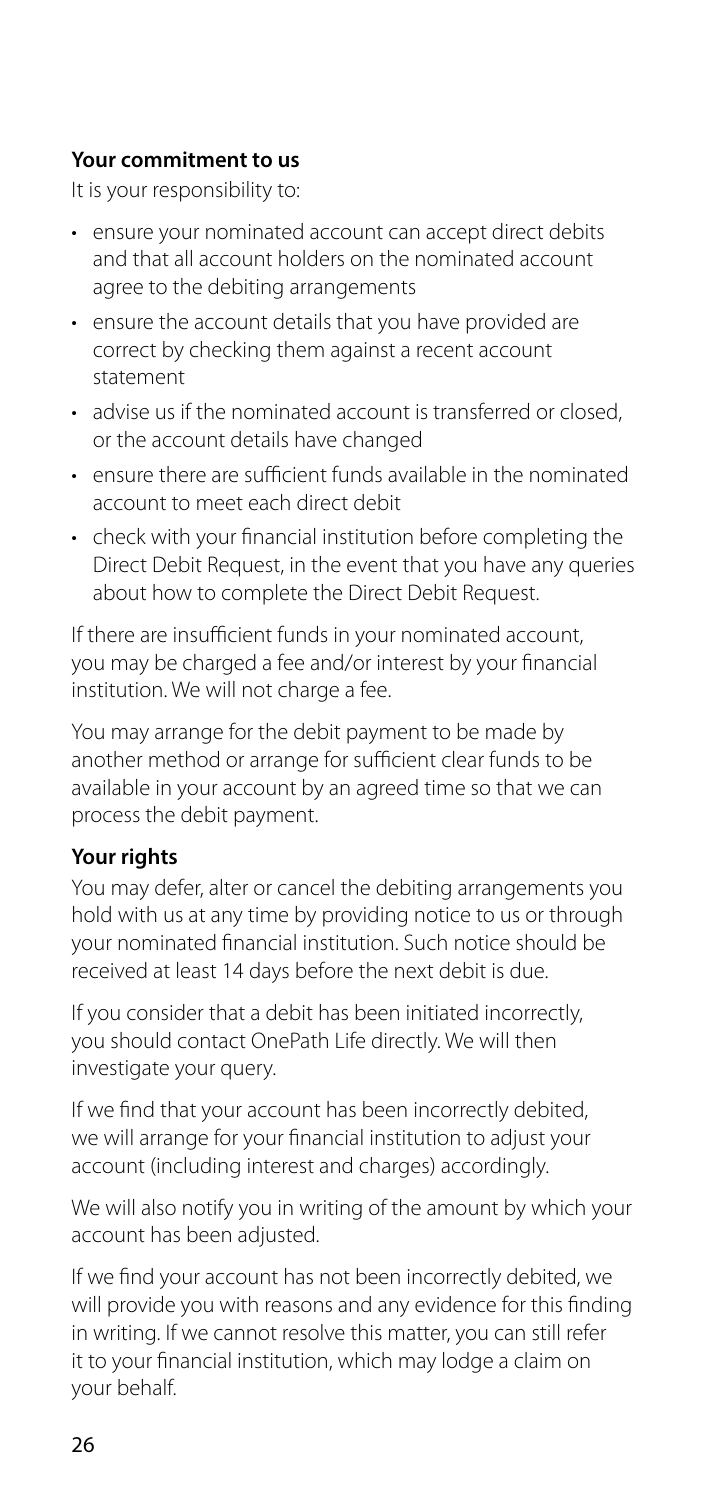#### <span id="page-26-0"></span>WHAT WE DO WITH YOUR PREMIUMS

We put your premiums into our No. 1 Statutory Fund.

#### WHY IT'S IMPORTANT TO KFFP UP TO DATE WITH YOUR PREMIUMS

You need to pay your premiums when due to keep your policy in force except when a Premium Pause applies. We will take steps to cancel your policy if you do not pay your premiums when due.

#### WE CAN INCREASE YOUR PREMIUMS WITH 30 DAYS' NOTICE

We can increase the premiums at any time, but only after giving you 30 days' notice. Any change takes effect from the policy anniversary after the change. We cannot increase premiums for an individual policy within a defined risk group unless we increase all premium rates for all policies in that defined risk group.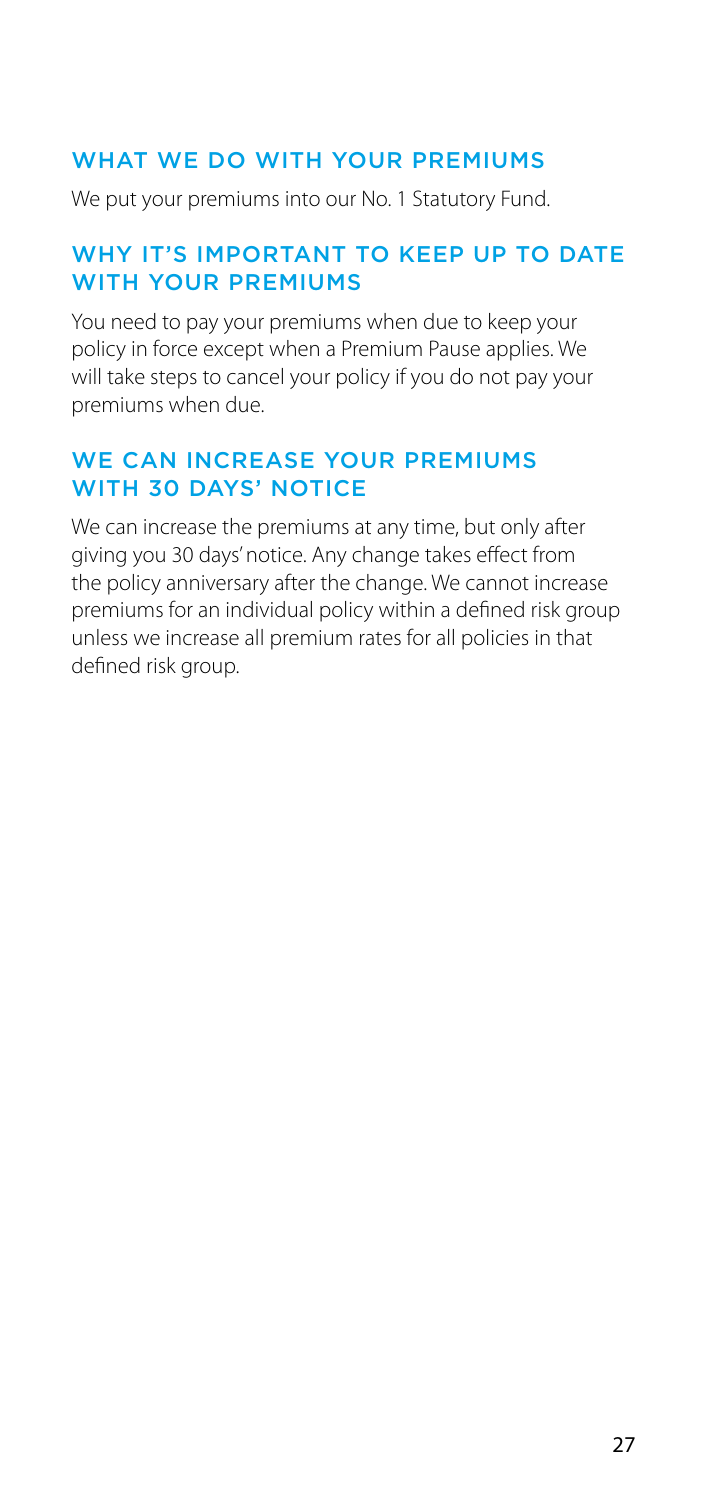#### <span id="page-27-0"></span>REINSTATEMENT OF YOUR POLICY

If your policy ends because you cancel it or we cancel it because we did not receive your premiums when due, it can be reinstated at our sole discretion. All outstanding premiums must be paid by you, and we may ask for information relating to your health and occupation.

Reinstatements are not guaranteed, and if approved, will be confirmed in writing. To the extent permitted by the law, we treat the reinstated policy as a continuation of the original policy.

#### YOU MAY BE ELIGIBLE FOR A DISCOUNT OR OTHER BENEFITS

You get a discount for paying your premium annually. We include the discount in the calculation of your annual premium amount.

You may get a discount if your partner also holds an ANZ Life Insurance policy issued on or after 21 May 2016. Call us on 13 16 14 to find out if you're eligible.

#### **Earn Qantas Points on your premiums**

You may be entitled to earn Qantas Points on the premiums you pay for this policy. Visit [onepath.com.au/qff-terms-conditions](http://onepath.com.au/qff-terms-conditions) for details.

If you are not already a Qantas Frequent Flyer member, OnePath Life has arranged for the usual joining fee to be waived for new customers who join at [qantas.com/anzlifejoin](http://qantas.com/anzlifejoin) This complimentary join offer may be withdrawn at any time.

Qantas does not endorse, is not responsible for and does not provide any advice, opinion or recommendation about this product or the information provided by OnePath Life in this PDS.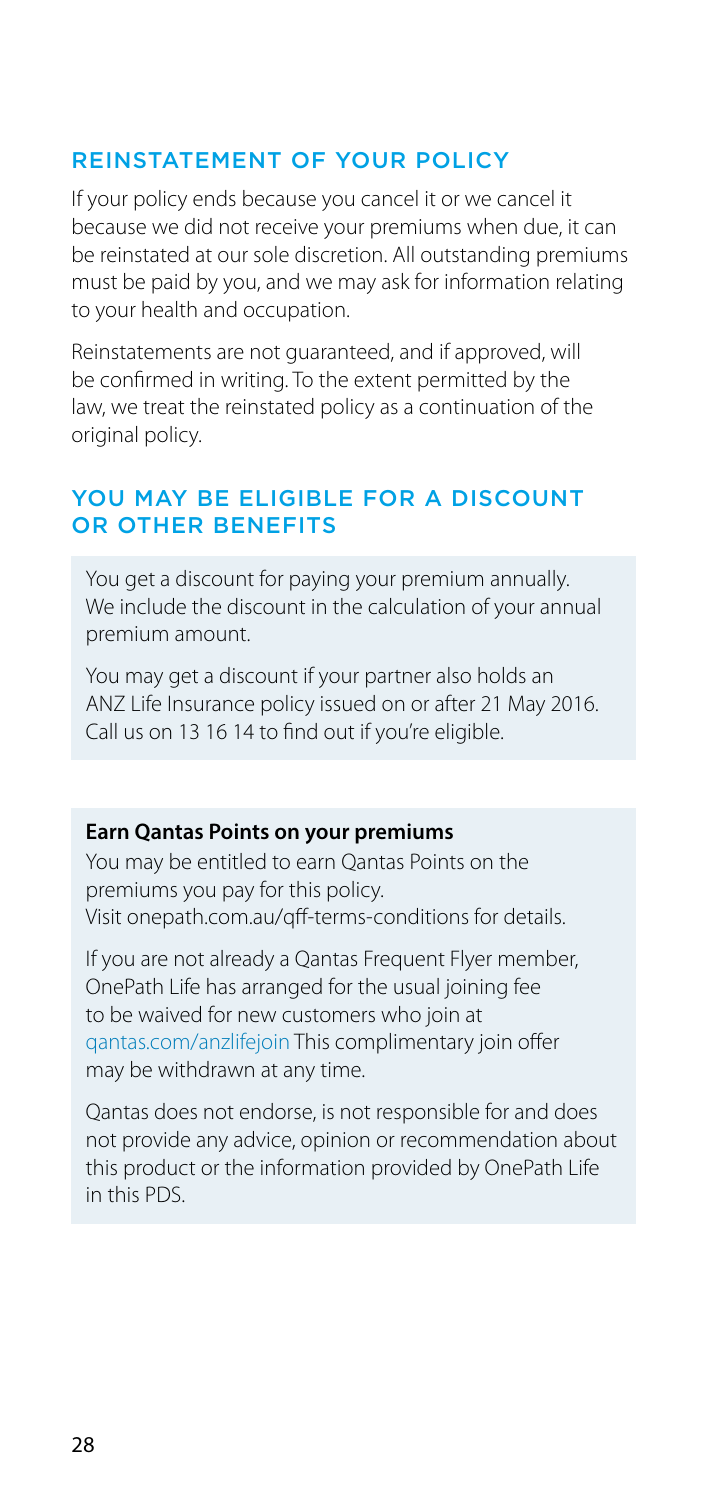#### <span id="page-28-0"></span>HOW TAX RELATES TO YOUR BENEFITS AND PREMIUM PAYMENTS

This product is life insurance. Generally, premiums paid for life insurance cover are not tax deductible, nor should the benefit payments be assessable as income.

This information is a guide only and does not represent tax advice. We recommend you seek professional tax advice from an independent tax adviser or registered tax agent, specific to your individual circumstances.

#### WE MAY NOT PAY IF LAWS OR REGULATIONS COULD BE BREACHED

You agree that we or ANZ may delay, block or refuse to process any transaction, including your application or a claim, if we suspect the transaction may:

- breach any Australian or overseas laws or regulations
- involve a person or organisation (natural, corporate or governmental) that is sanctioned under economic and trade sanctions that the United States, the European Union or any country imposes
- involve a person that is connected, directly or indirectly, with a sanctioned person or organisation as described above
- involve, directly or indirectly, the proceeds of conduct that is unlawful in Australia or any other country, or be applied for the purposes of such conduct.

We and ANZ will not be liable to any person for any transaction we delay, block or don't process for a reason listed above.

You must provide all information which we reasonably require in order to manage money laundering, terrorism financing or economic and trade sanctions risk or to comply with any laws in Australia or any other country.

You warrant that you are acting on your own behalf in entering into this agreement.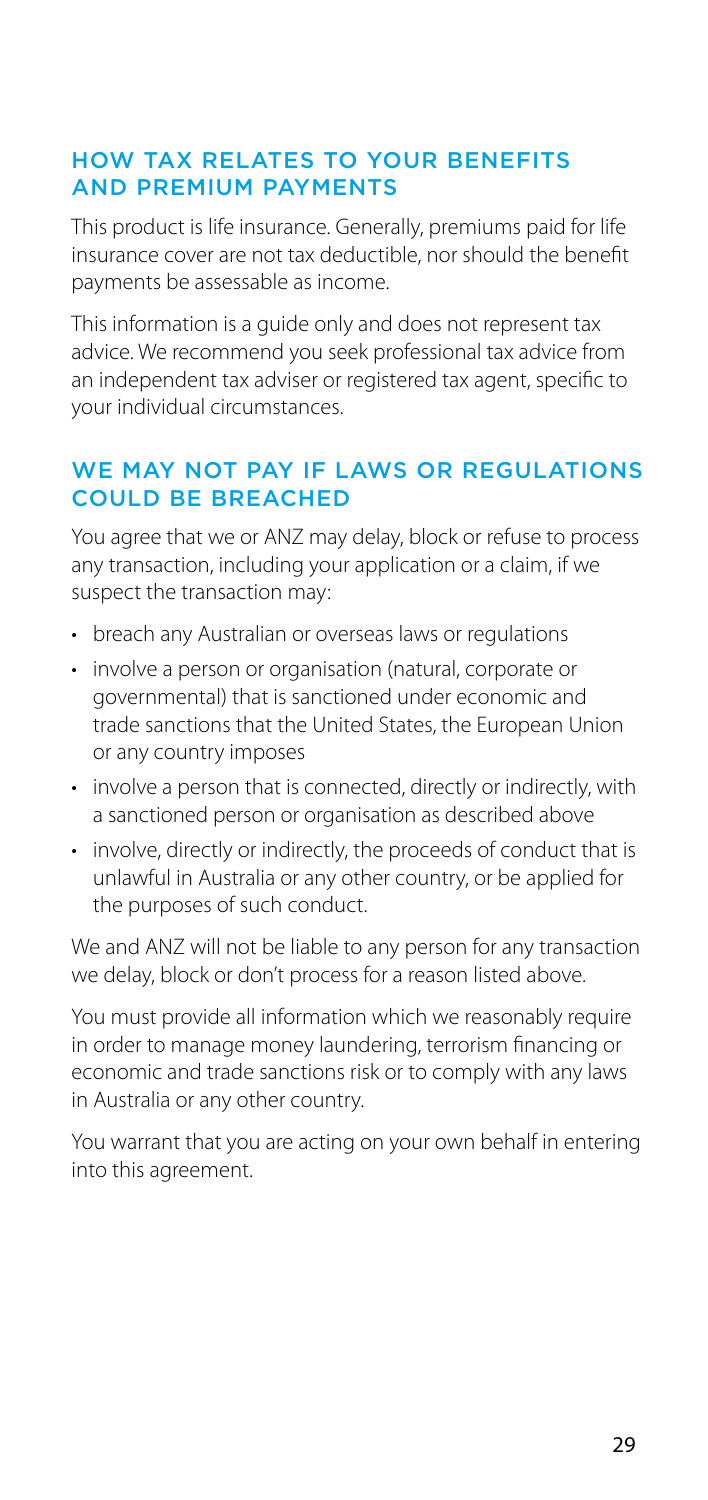## <span id="page-29-0"></span>**HOW YOU CAN CONTACT US FOR MORE INFORMATION**

#### HOW YOU CAN FIND OUT ABOUT ANY CHANGES TO THIS PDS

The information in this PDS may change from time to time. You can get updated information free of charge from:

- [onepath.com.au/important-information](http://onepath.com.au/important-information) (online copy)
- 13 16 14 (call us for a free paper copy).

If there is a materially adverse change to, or omission from, the information in the PDS, we'll send you a supplementary or replacement PDS.

#### HOW YOU CAN CONTACT US

#### **Write to us at:**

OnePath Life Limited GPO Box 7086 Sydney NSW 2001

#### **Phone us on:**

13 16 14 weekdays 9am to 6pm (Australian Eastern Standard Time)

#### **Email us at:**

[DirectLife@onepath.com.au](mailto:DirectLife@onepath.com.au)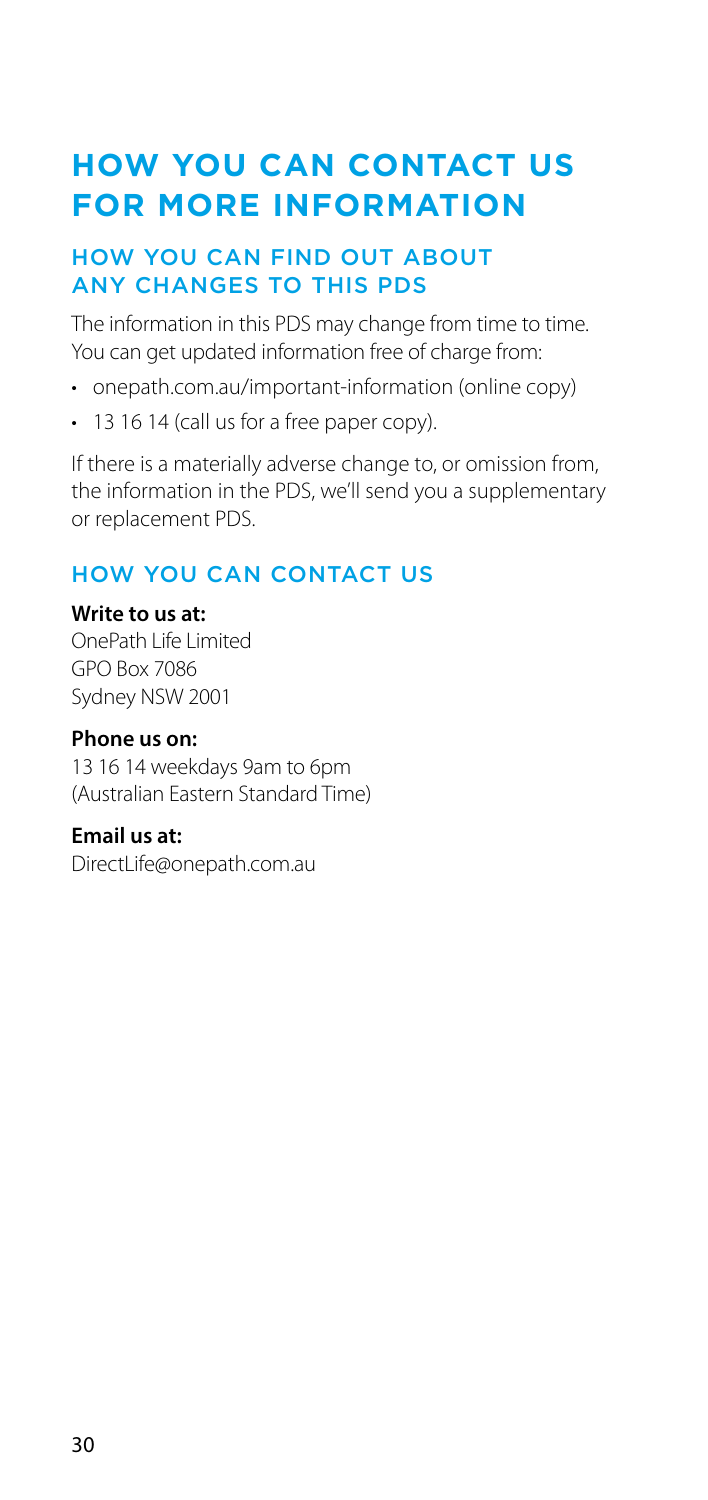#### <span id="page-30-0"></span>HOW YOU CAN MAKE A COMPLAINT

#### **Enquiries and Complaints**

We value your feedback regarding our performance and we're committed to resolving any concerns you may have.

Our customer service team is your first point of contact for any enquiries, raising concerns or providing feedback. Our contact details are below. We will do our best to resolve your concerns fairly, respectfully and efficiently, and keep you informed of the progress.

If you are not satisfied with the response to your complaint or feedback, your concerns will be escalated to our Complaints Resolution Centre.

| Phone | - 13 16 14                                                                 |
|-------|----------------------------------------------------------------------------|
| Email | insurancefeedback@onepath.com.au                                           |
|       | In writing Complaints Resolution Centre<br>GPO Box 7086<br>Sydney NSW 2001 |

#### **Further Help – the Australian Financial Complaints Authority (AFCA)**

If your concerns have not been resolved to your satisfaction, you can lodge a complaint with AFCA who provides fair and independent financial services complaint resolution that is free to consumers.

Website [afca.org.au](http://afca.org.au)

Email [info@afca.org.au](mailto:info%40afca.org.au?subject=)

Phone 1800 931 678 (free call)

In writing Australian Financial Complaints Authority GPO Box 3 Melbourne VIC 3001

Time limits may apply to complain to AFCA and so you should act promptly or otherwise consult the AFCA website to find out if or when the time limit relevant to your circumstances expires.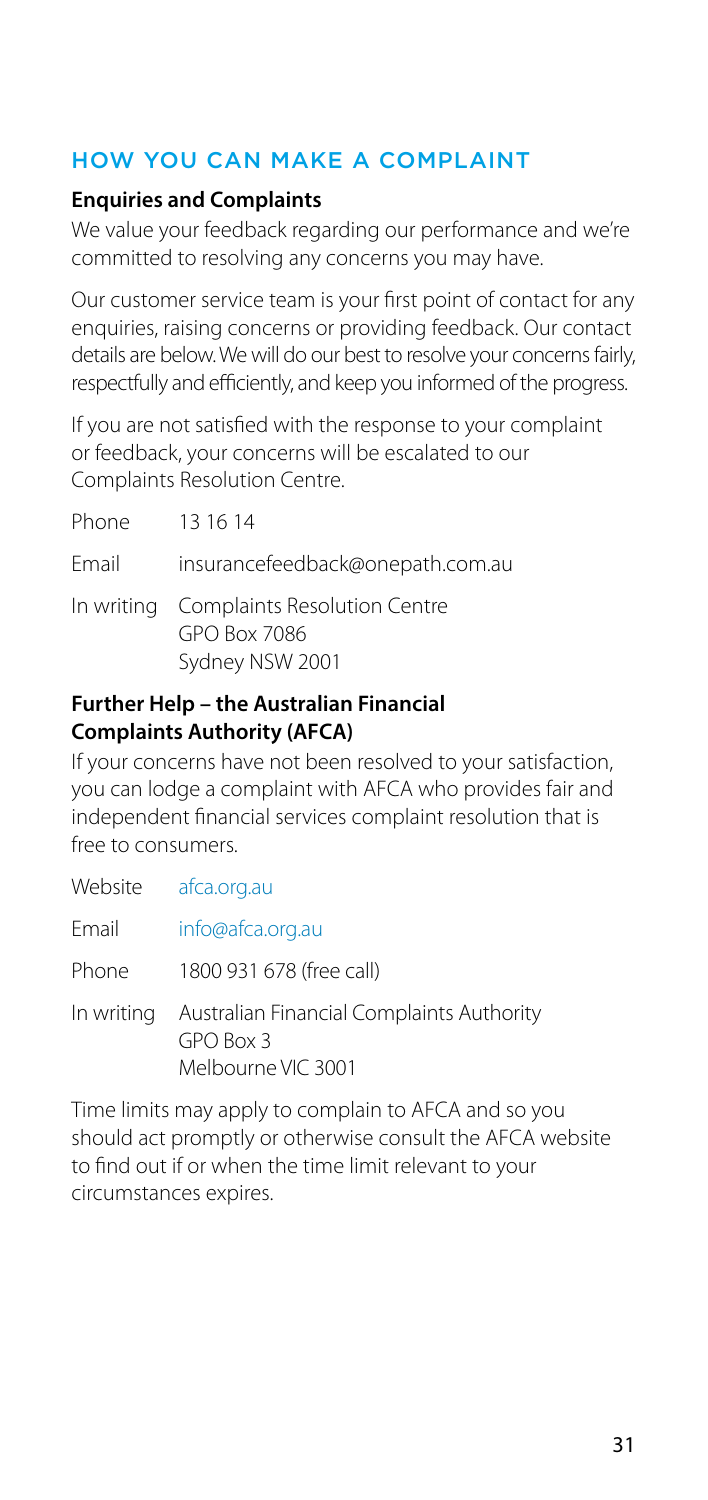## <span id="page-31-0"></span>**WHAT YOU MUST TELL US AND WHAT WE DO WITH YOUR INFORMATION**



## WHAT YOU MUST TELL US

#### **Your Duty of Disclosure**

Before you enter into a life insurance contract, you have a duty to tell us anything that you know, or could reasonably be expected to know, may affect our decision to insure you and on what terms.

You have this duty until we agree to insure you.

You have the same duty before you extend, vary or reinstate the contract.

You do not need to tell us anything that:

- reduces the risk we insure you for; or
- is common knowledge; or
- we know or should know as an insurer; or
- we waive your duty to tell us about.

#### **If you do not tell us something**

In exercising the following rights, we may consider whether different types of cover can constitute separate contracts of life insurance. If they do, we may apply the following rights separately to each type of cover.

If you do not tell us anything you are required to, and we would not have insured you or entered into the same contract if you had told us, we may avoid the contract within 3 years of entering into it.

If we choose not to avoid the contract, we may, at any time, reduce the amount you have been insured for. This would be worked out using a formula that takes into account the premium that would have been payable if you had told us everything you should have. However, if the contract provides cover on death, we may only exercise this right within 3 years of entering into the contract.

If we choose not to avoid the contract or reduce the amount you have been insured for, we may, at any time vary the contract in a way that places us in the same position we would have been in if you had told us everything you should have.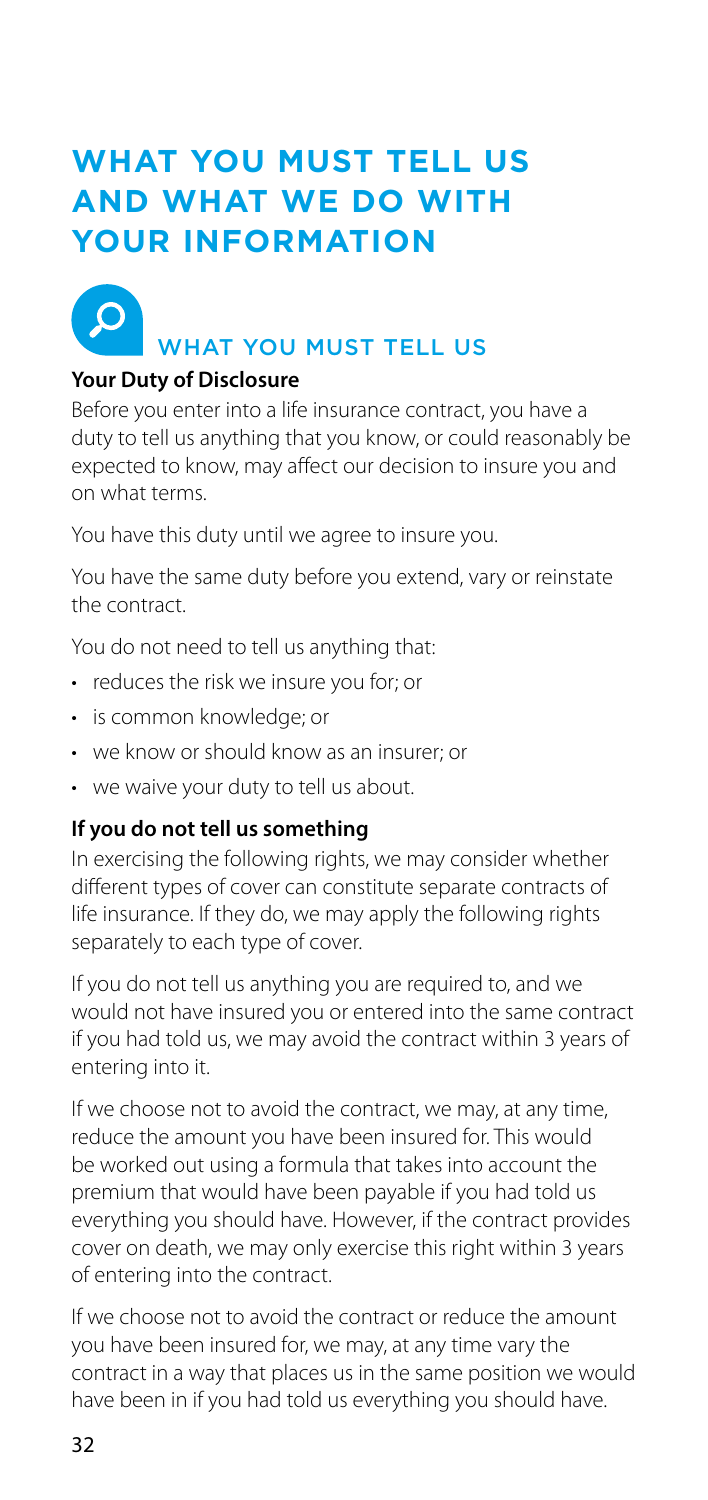<span id="page-32-0"></span>However, this right does not apply if the contract provides cover on death.

If your failure to tell us is fraudulent, we may refuse to pay a claim and treat the contract as if it never existed.

#### WHAT WE DO WITH YOUR PERSONAL INFORMATION – PRIVACY STATEMENT

Your personal information will be handled by OnePath Life, as issuer of this product and ANZ, as distributor of this product. Please read the information contained in this section carefully, as it describes how each of these parties will handle your personal information. In this section, any reference to your personal information includes any health or other sensitive information that OnePath Life and ANZ may hold about you. Either or both of these parties may send you information on their products and services from time to time. If you do not wish to receive this information from either or both of these parties, please ensure you follow the separate opt out processes for the relevant party specified below.

#### **OnePath Life Privacy Statement**

OnePath Life Limited ABN 33 009 657 176, AFSL 238341 (OnePath Life), as issuer of this product, will collect your personal information when you deal with it, its agents, or its related bodies corporate, distributors of this product (such as ANZ), or suppliers acting on OnePath Life's behalf. OnePath Life uses your personal information to issue and administer our products and services. If you do not provide us with your personal information, we may not be able to issue this product to you and/or administer your account.

OnePath Life may disclose your personal information to related bodies corporate and organisations, including service providers and those in an alliance with us, to distribute, manage and administer our products and services, carry out business functions, enhance customer service, undertake analytics activities and as set out in OnePath Life's privacy policy.

OnePath Life may also use and disclose your personal information to send you information on its products and services from time to time. OnePath Life may also disclose your personal information to its related companies and organisations, including those who are in an alliance with it, to enable those organisations to send you information about their products and services. You can opt out of OnePath Life using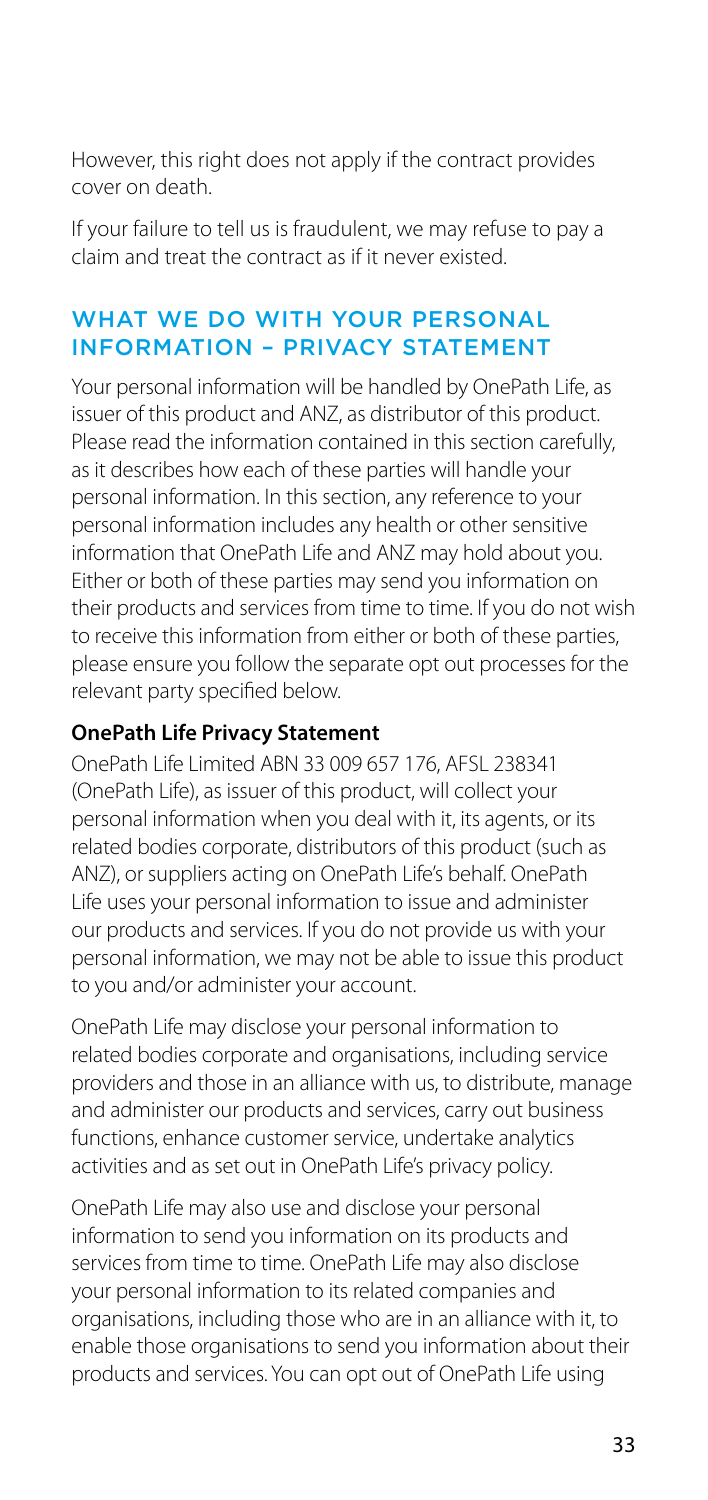and disclosing your information for this purpose at any time by contacting customer services on 133 667.

In disclosing or using your personal information as described above, OnePath Life may also send your personal information overseas, as set out in OnePath Life's privacy policy.

OnePath Life's privacy policy, available at [onepath.com.au/insurance/privacy-policy](http://onepath.com.au/insurance/privacy-policy) sets out how (i) you can access and/or correct your personal information; (ii) you can make a privacy complaint; and (iii) OnePath deals with any privacy complaints.

#### **ANZ Privacy Statement**

ANZ is committed to ensuring the confidentiality and security of your personal information. As the distributor of this product, ANZ collects your personal information in order to distribute, manage and administer its products and services. Without your personal information, ANZ may not be able to process your application or provide you with the products and services you require.

ANZ may disclose your personal information to certain third parties, including OnePath (as issuer of this product), ANZ's related companies, organisations, including service providers and those in an alliance with us, to distribute, manage and administer our products and services, carry out business functions, enhance customer service, undertake analytics activities and as otherwise set out in the ANZ Privacy Policy.

ANZ may send you information about its products and services from time to time. ANZ may also disclose your personal information to its related companies or alliance partners to enable them or ANZ to tell you about a product or service. You can opt out of ANZ using and disclosing your information for this purpose at any time by contacting ANZ Customer Services on 13 13 14.

In disclosing or using your personal information as described above, sometimes ANZ discloses your personal information overseas. The location varies, but includes the Philippines, India, Ireland, the UK, the USA, China and countries within the European Union.

ANZ's Privacy Policy, available at [anz.com/privacy,](http://anz.com/privacy) sets out how (i) you can access and/or correct your personal information; (ii) you can make a privacy complaint; and (iii) ANZ deals with any privacy complaints.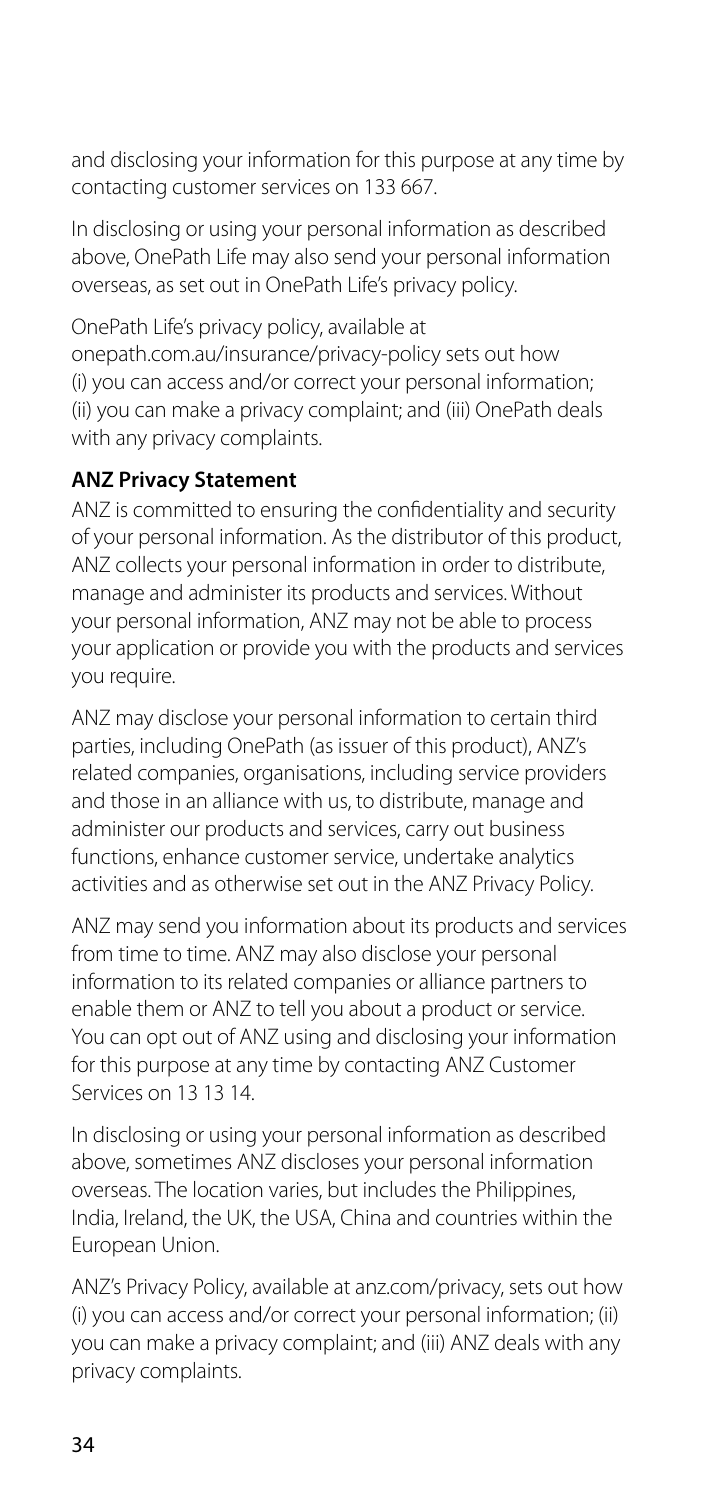#### <span id="page-34-0"></span>**GLOSSARY OF**   $\boxed{\Box}$ **IMPORTANT TERMS**

Angioplasty means the undergoing of angioplasty (with or without an insertion of a stent or laser therapy) that is considered necessary on the basis of angiographic evidence to correct a narrowing or blockage of one or more coronary arteries.

ANZ means Australia and New Zealand Banking Group Limited, ABN 11 005 357 522, AFSL 234527.

ANZ Recover Well means a standalone critical illness policy issued by OnePath Life.

Australian permanent resident means 'Australian permanent resident' as defined under the *Migration Act 1958* at the time you apply for cover.

Beneficiary/Beneficiaries means a natural person(s) you nominate (including the primary beneficiary) to receive Life Cover payments. A beneficiary cannot be you or your estate.

Burns (of limited extent) means tissue injury caused by thermal, electrical or chemical agents causing full thickness burns to either:

- at least 9%, but less than 20%, of the body surface area as measured by the 'Rule of Nines' or the Lund and Browder Body Surface Chart
- the whole of one hand or 50% of the surface area of both hands combined, requiring surgical debridement and/or grafting
- the whole of one foot or 50% of the surface area of both feet combined, requiring surgical debridement and/or grafting, or
- burns requiring escharotomy surgery.

Burns (severe) means tissue injury caused by thermal. electrical or chemical agents causing full thickness burns to either:

- 20% or more of the body surface area as measured by the 'Rule of Nines' or the Lund and Browder Body Surface Chart
- 50% or more of both hands, requiring surgical debridement and/or grafting
- 50% or more of both feet, requiring surgical debridement and/or grafting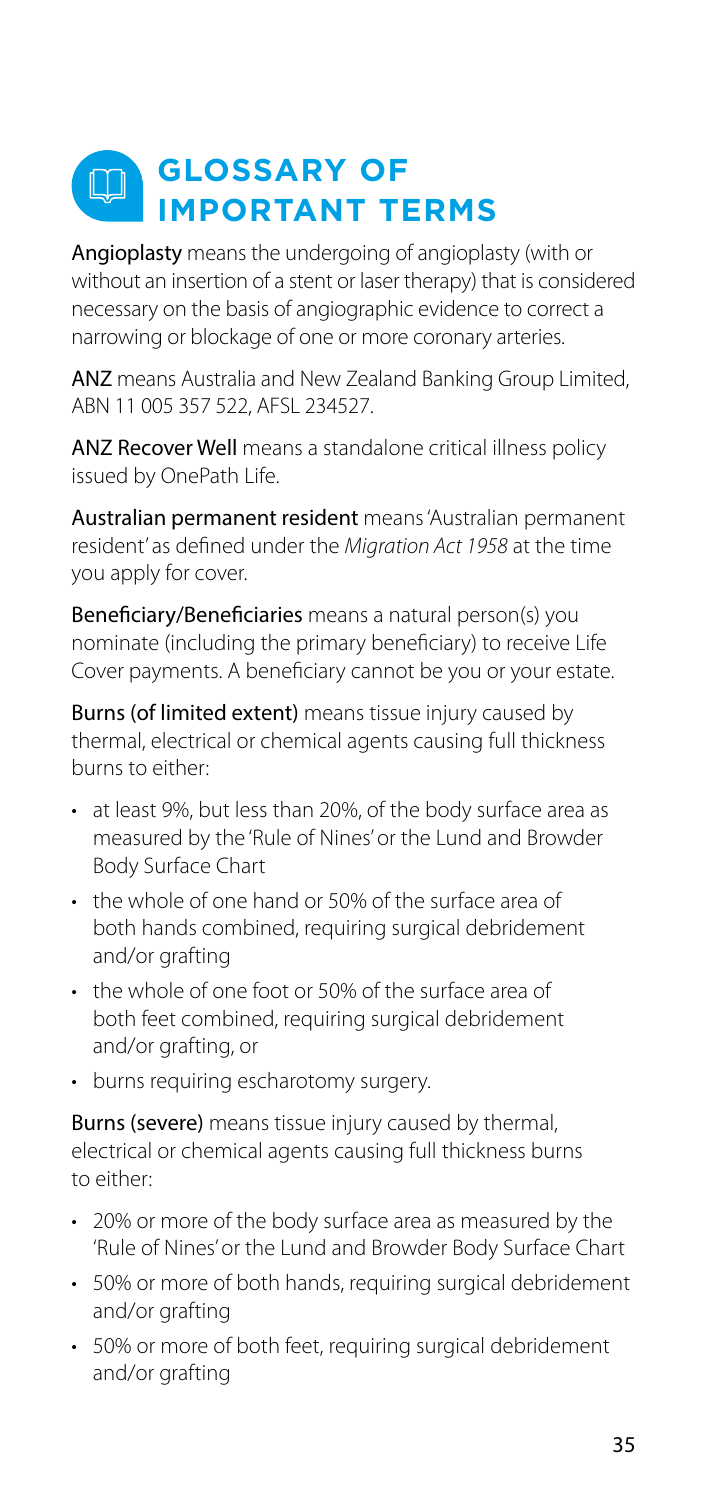- 50% or more of the face, requiring surgical debridement and/or grafting, or
- the whole of the skin of the genitalia, requiring surgical debridement and/or grafting.

Cancer (excluding less advanced cases) means the presence of one or more malignant tumours including leukaemia, lymphoma and Hodgkin's disease characterised by the uncontrollable growth and spread of malignant cells and the invasion and destruction of normal tissue.

- Melanomas are covered if they either:
	- have a TNM classification of at least T1b
	- have evidence of ulceration
	- are at least Clark Level 3 depth of invasion
	- are at least 1.0mm Breslow thickness

as determined by histological examination.

- Prostatic cancer is covered if it is either:
	- a TNM classification of at least T1c
	- a Gleeson score of at least 6
	- required to have 'major interventionist treatment' to arrest the spread of malignancy.

'Major interventionist treatment' includes removal of the entire prostate, radiotherapy, chemotherapy, hormone therapy or any other similar interventionist treatment.

- Carcinoma in situ\* of the breast is covered if either:
	- treatment requires the removal of the entire breast
	- treatment requires breast conserving surgery and adjuvant therapy (such as radiotherapy and/or chemotherapy).
- Carcinoma in situ\* of the testicle is covered if treatment requires the removal of the testicle.
- \* Carcinoma in situ is covered where the procedures need to be performed specifically to arrest the spread of malignancy and are considered the appropriate and necessary treatment.

The following cancers are not covered:

- all hyperkeratoses or basal cell carcinomas of the skin
- all other melanomas
- all other prostatic cancers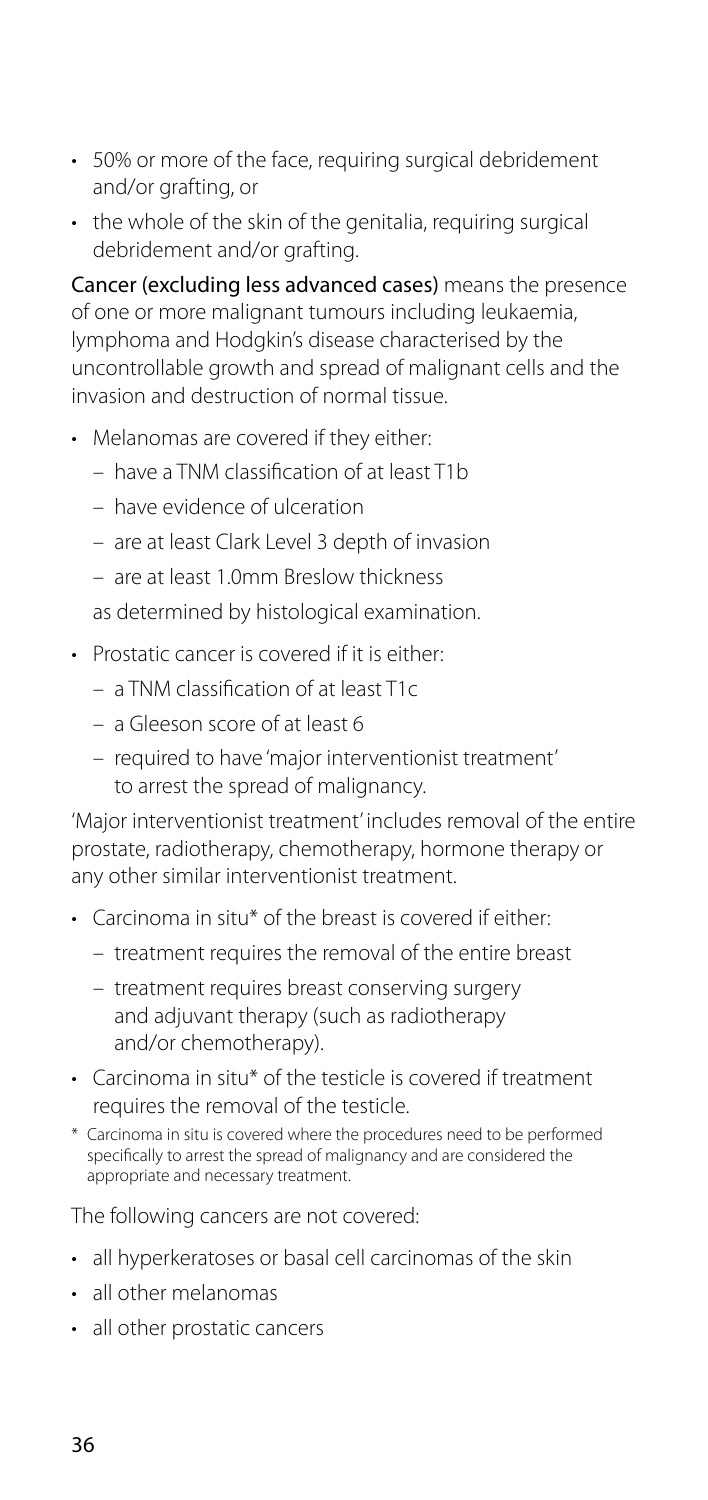- all squamous cell carcinomas of the skin unless there has been a spread to other organs
- chronic lymphocytic leukaemia less than Rai Stage 1
- all other tumours showing the malignant changes of carcinoma in situ (including cervical dysplasia CIN-1, CIN-2, and CIN-3), or which are histologically described as pre malignant, or which are classified as FIGO Stage 0, or which have a TNM classification of Tis. 'FIGO' refers to the staging method of the International Federation of Gynaecology and Obstetrics.

Carcinoma in situ (of limited sites) means you are confirmed by biopsy to have localised pre-invasive or low level cancer in one or more of the following sites:

- breast including, but not limited to, pre-cancer of the milk ducts or lobules
- cervix uteri
- corpus uteri
- fallopian tube
- ovary
- penis
- perineum
- prostate
- testicle
- vagina
- vulva.

The pre-invasive or low level cancer must have a grading of at least CIN-3, TNM classification of Tis or FIGO Stage 0.

This definition applies only in relation to the partial payment of Critical Illness Cover, and does not apply to the definition of Cancer.

Coronary artery bypass surgery means the undergoing of coronary artery bypass surgery that is considered necessary to treat coronary artery disease causing inadequate myocardial blood supply. Surgery does not include angioplasty, intra-arterial procedures or non-surgical techniques.

Diabetes mellitus adult, insulin dependent diagnosed after age 30 means the diagnosis of type 1 insulin dependent diabetes mellitus after age 30 by an appropriate consultant physician.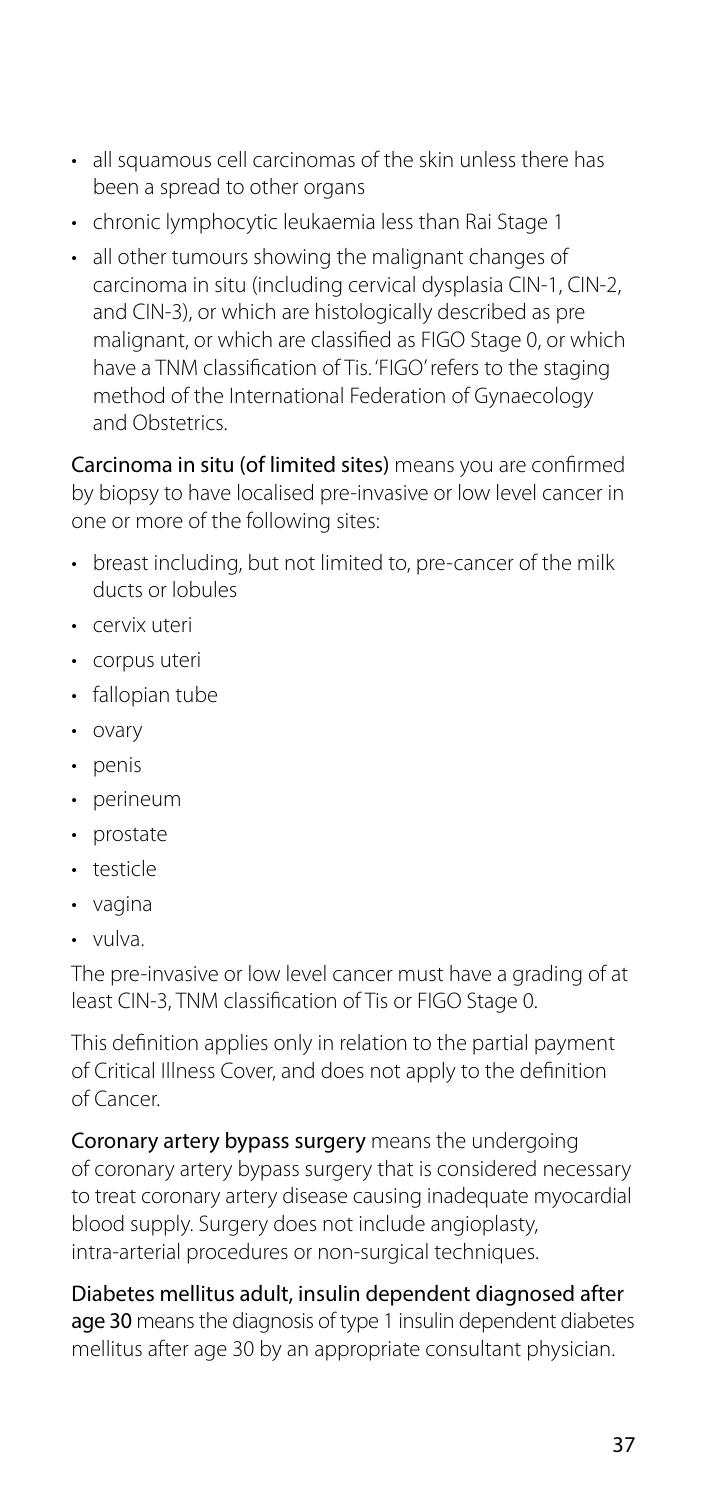#### Endometriosis (severe requiring surgical intervention)

means the presence of endometrial tissue (normal lining of the uterus) outside the uterus, usually in the pelvic cavity. Endometriosis (severe requiring surgical intervention) is a partial or complete obliteration of the cul-de-sac (Pouch of Douglas) by endometriotic adhesions, and/or the presence of endometriomas (cysts containing endometriotic material), and/or the presence of deep endometriotic deposits involving the pelvic side wall, cul-de-sac and broad ligaments, or involving the wall of the bladder, ureter and bowel.

Endometriosis (severe requiring surgical intervention) requires the surgical mobilisation of the rectum, excision of deposits from the rectum and other parts of the pelvis, and freeing of adhesions. Mild and moderate endometriosis and adenomyosis are excluded.

Heart attack (diagnosed) means the death of a portion of heart muscle arising from inadequate blood supply to the relevant area. The diagnosis must be supported by the following being present and consistent with acute myocardial infarction (and not due to medical intervention):

- rise and/or fall of cardiac biomarkers (such as Troponins or cardiac enzyme CK-MB), with at least one value above the 99th percentile of the upper reference range of laboratory normal; and
- one of the following:
	- new cardiac symptoms and signs consistent with myocardial infarction
	- new ST elevation
	- new T wave changes
	- new Left bundle branch block (LBBB)
	- new pathological Q waves.

If the above test results are inconclusive, not undertaken or the tests are superseded due to technical advances, we will consider other appropriate and medically recognised tests that unequivocally diagnose myocardial infarction of the same degree of severity, or greater, as outlined above.

The following are not covered under this definition:

• other acute coronary syndromes including but not limited to angina pectoris, myocardial infarctions arising from elective percutaneous coronary interventions or coronary bypass grafting that do not satisfy the requirements of the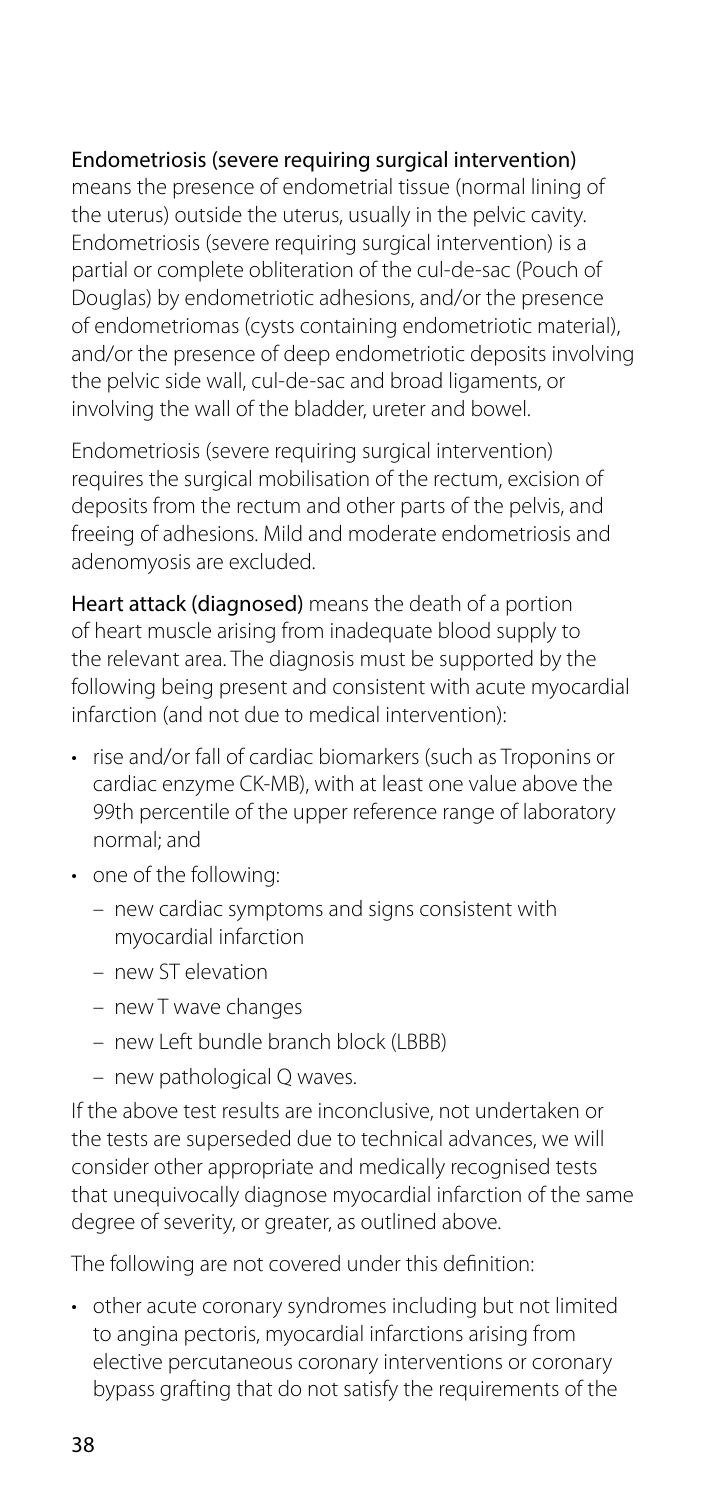ESC/ACCF/AHA/WHF 3rd Edition of the 'universal definition of myocardial infarction', and

• elevations of troponins in the absence of overt ischaemic disease (for example but not limited to, myocarditis, apical ballooning, cardiac contusion, pulmonary embolism or drug toxicity).

Immediate family member means your partner, son, daughter, father, mother, father-in-law or mother-in-law, brother or sister, brother-in-law or sister-in-law.

Indexation factor is the adjustment determined each year based on the percentage increase in the consumer price index (CPI) – the weighted average of eight capital cities combined – as published by the Australian Bureau of Statistics (or its successor) for the 12 month period ending on 31 December each year. If the CPI decreases over the relevant period, the indexation factor will be zero.

Any subsequent increases in the CPI will first be offset against previous reductions in the CPI when we determine the next indexation factor. If the CPI is not published, we will calculate the indexation factor from another retail price index which, in our actuary's opinion, is the closest to it.

Indexation is only available where the Stepped Premium payment option is selected.

Kidney failure (end stage) means end stage renal disease which requires permanent dialysis or renal transplantation.

Loss or paralysis of limb (permanent) means the total and permanent loss of use of a whole hand or a whole foot, as a result of illness or injury, or the total and permanent loss of the use of one arm or one leg as a result of paralysis.

Medical consultation means any activity for the detection, treatment or management of an illness, injury, medical condition or related symptom. This includes but is not limited to the application of prescribed drugs or therapy (whether conventional or alternative).

Medical practitioner means a registered and qualified medical practitioner in Australia, or another country as approved by us, who is not you, your business partner, your spouse or other immediate family member of yours.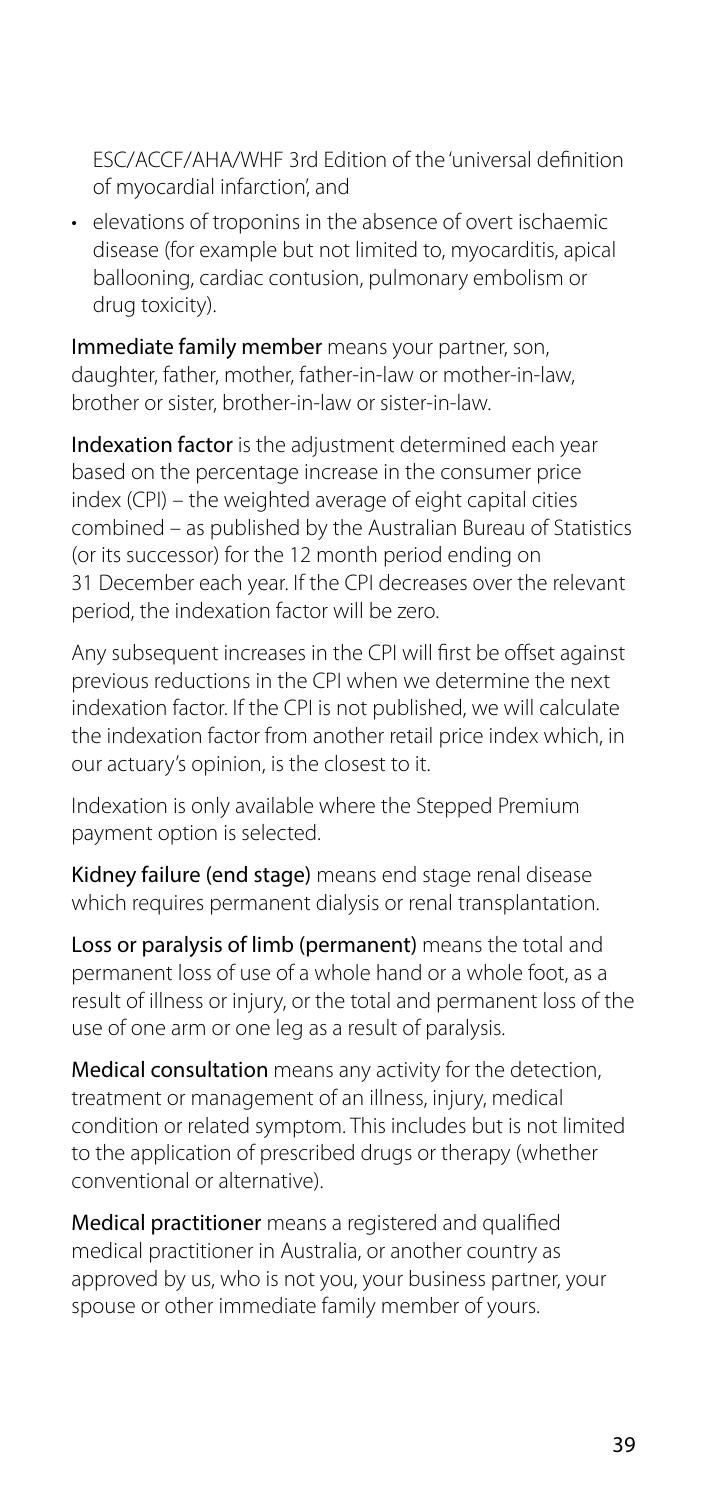Multiple sclerosis (diagnosed) means the unequivocal diagnosis of multiple sclerosis confirmed by a consultant neurologist on the basis of confirmatory neurological investigation. There must be:

- more than one episode of well-defined neurological deficit; and
- neurological investigations such as lumbar puncture, MRI, evidence of lesions in the central nervous system, evoked visual responses and evoked auditory responses are required to confirm diagnosis.

Partner means a spouse, de-facto spouse or person living in a bona fide domestic living arrangement with you, no matter what their gender is, where either or both provides the other with financial support, domestic support and personal care.

Policy means the contract between you (the policy owner), and OnePath.

Policy anniversary means the anniversary date of the policy start date

Policy owner means the owner of the policy, as named in the Policy Schedule.

Policy Schedule means the document entitled 'Policy Schedule' issued by OnePath, which confirms the details of your insurance cover under the policy.

Policy start date means the date we accept your application and cover starts, as set out in the Policy Schedule.

Pre-existing medical condition has the meaning given to it on Page 20.

Premium payment option means either one of two premium payment options: Stepped Premium or Level Premium. Indexation is only offered on Stepped Premium. Policies with the Level Premium payment option revert to the Stepped Premium payment option on the policy anniversary after your 65th birthday.

Primary beneficiary means the person you nominate to receive any Life Cover payments along with any other beneficiaries. This person is the only beneficiary who is eligible to receive the Advance Assistance Benefit.

Reasonably apparent means a reasonable person in the circumstances could be expected to be aware of the symptoms.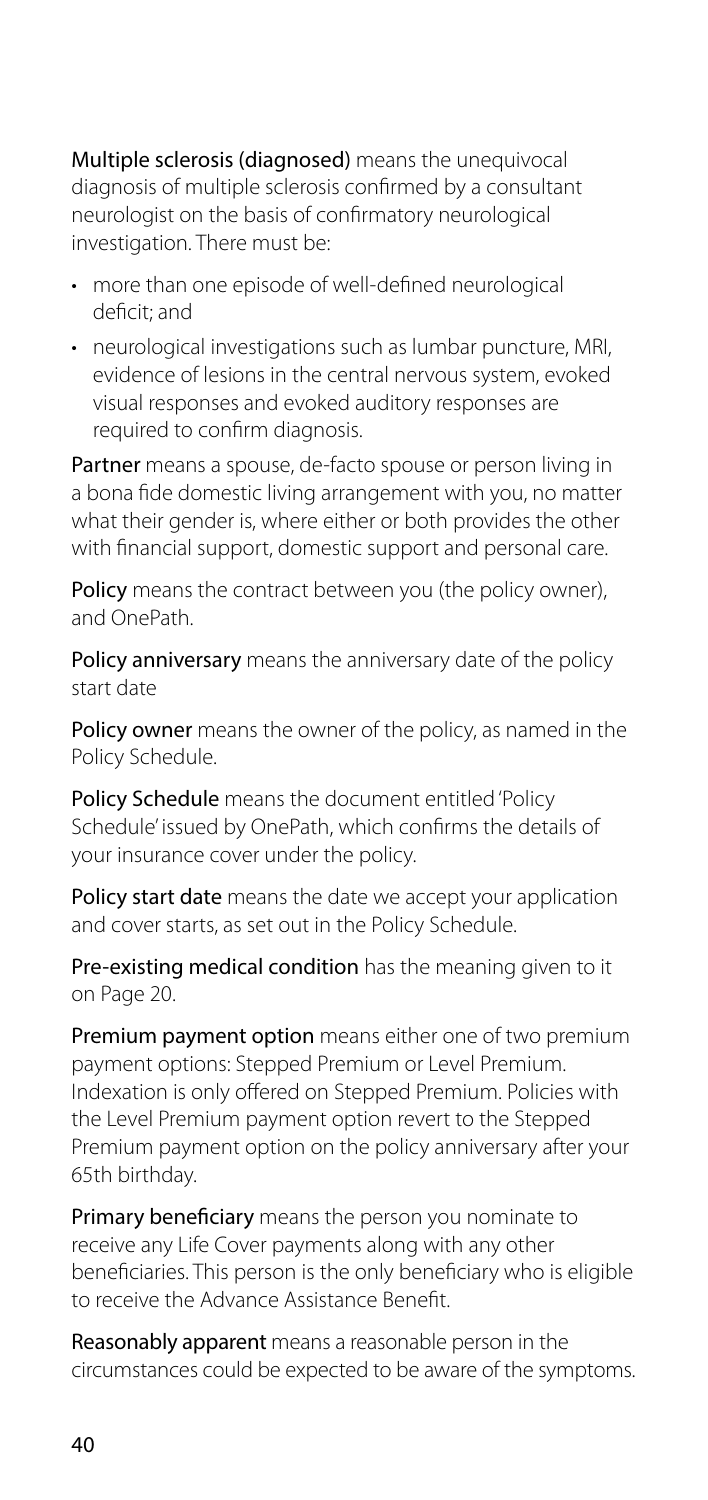Stroke (diagnosed) means the diagnosis of a stroke that meets all of the following:

- cerebrovascular incident producing neurological deficits lasting more than 24 hours; and
- evidenced by acute onset of new objective neurological signs and symptoms; and
- evidenced by neuro-imaging changes consistent with the signs and symptoms; and
- confirmed by a medical practitioner who is a consultant neurologist.

Includes where there is infarction of brain tissue, intracranial or subarachnoid haemorrhage or embolisation from extracranial source.

Transient ischaemic attacks, migraine, vascular disease affecting the eye, optic nerve or vestibular functions, and incidental imaging findings (CT or MRI brain scans without clearly related clinical symptoms (silent stroke)), or as a result of hypoxia and trauma are excluded.

If neuro-imaging is unavailable, then we will consider a claim based on conclusive evidence of unequivocal diagnosis by two specialist consultant neurologists.

Terminal illness/Terminally ill means an illness that, in the opinion of an appropriate medical practitioner who is a specialist in relation to that condition and approved by us, is likely to lead to your death within 12 months of the date that the opinion is provided to us.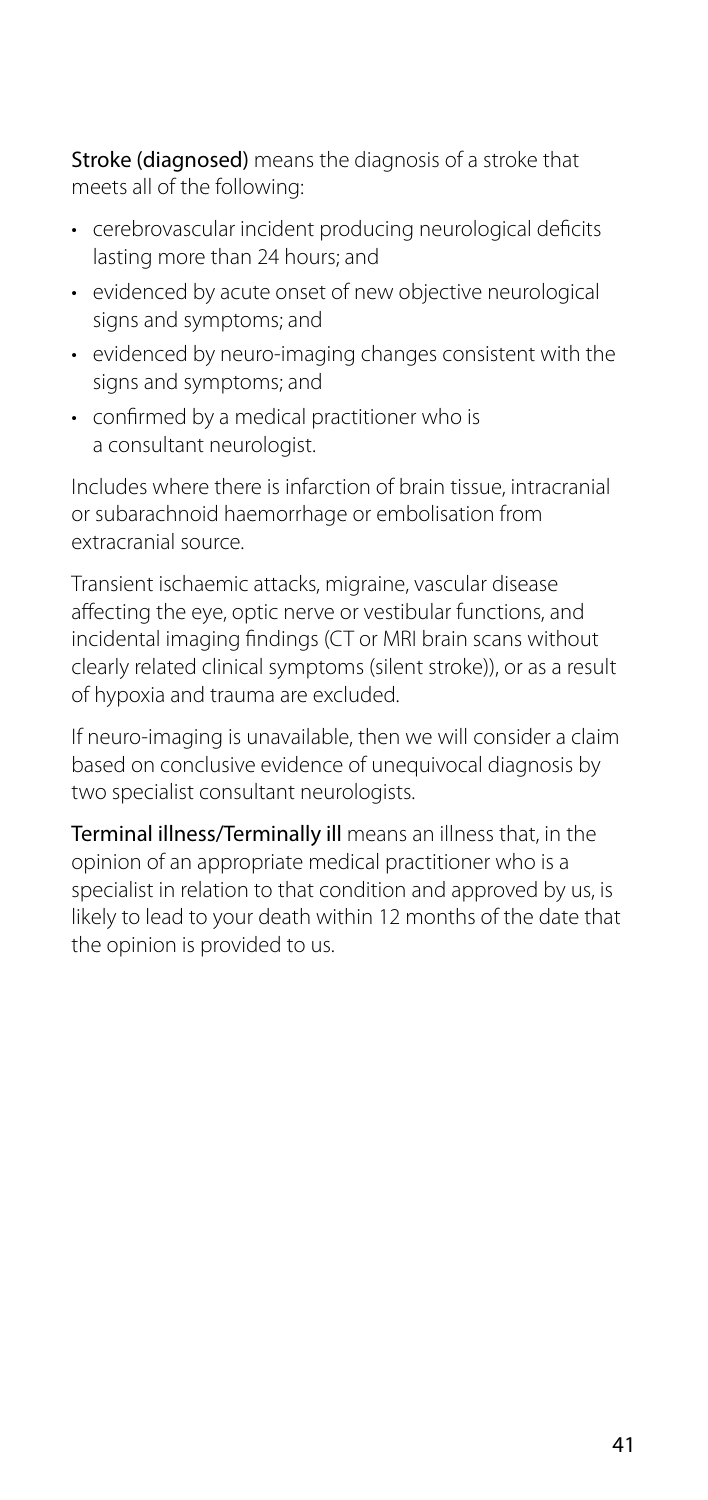### **WHAT ARE THE NEXT STEPS?**

Once you're ready to talk about insurance, we're ready to help.

#### **If you'd like more information, please feel free to:**



Visit [anz.com/insurance](http://anz.com/insurance)

↓ Download the ANZ App from the App Store

The ANZ App is provided by Australia and New Zealand Banking Group Limited ABN 11 005 357 522, AFSL 234527 (ANZ). This information is general in nature only and does not take into account your personal objectives, financial situation or needs. ANZ recommends that you read the ANZ App Terms and Conditions available at [anz.com](http://anz.com) and consider if this service is appropriate to you before deciding to acquire or use the ANZ App. ANZ has agreed to include this statement in this PDS.

App Store is a service mark of Apple Inc.